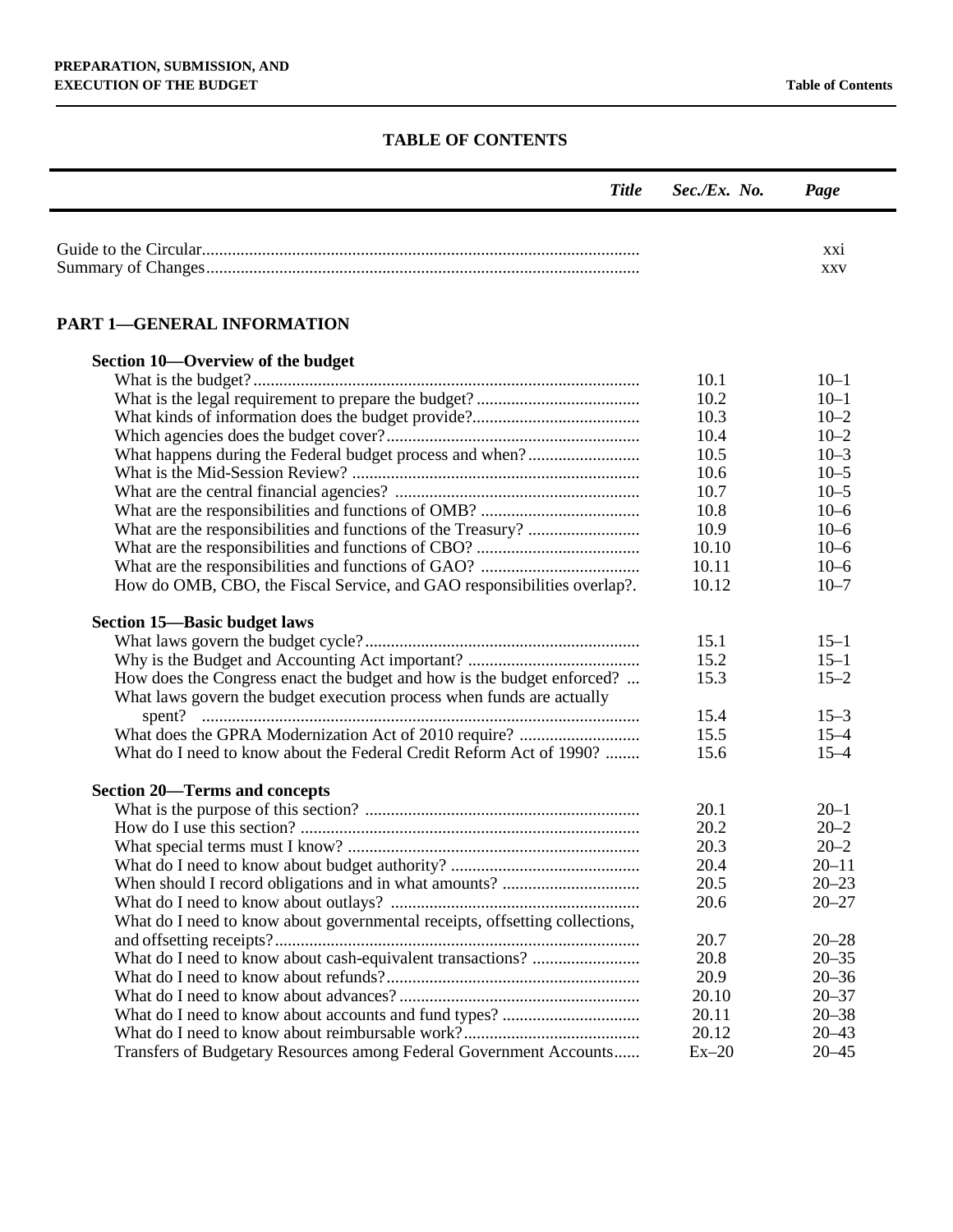÷

|    | <b>Title</b>                                                              | Sec./Ex. No. | Page      |
|----|---------------------------------------------------------------------------|--------------|-----------|
|    | <b>Section 21-Overview of Scoring Legislation</b>                         |              |           |
|    |                                                                           | 21.1         | $21-1$    |
|    |                                                                           | 21.2         | $21-1$    |
|    | What are the basic concepts I need to know to score legislation?          | 21.3         | $21 - 2$  |
|    | What are the budget enforcement mechanisms for discretionary and          |              |           |
|    |                                                                           | 21.4         | $21-4$    |
|    | What resources are available for help me to score specific legislation?   | 21.5         | $21 - 5$  |
|    |                                                                           | 21.6         | $21 - 5$  |
|    | Section 22—Communications with the Congress and the public and            |              |           |
|    | clearance requirements                                                    |              |           |
|    |                                                                           | 22.1         | $22 - 1$  |
|    |                                                                           | 22.2         | $22 - 1$  |
|    |                                                                           | 22.3         | $22 - 2$  |
|    |                                                                           | 22.4         | $22 - 3$  |
|    |                                                                           | 22.5         | $22 - 3$  |
|    |                                                                           | 22.6         | $22 - 4$  |
|    | <b>PART 2—PREPARATION AND SUBMISSION OF BUDGET ESTIMATES</b>              |              |           |
| I. | <b>GENERAL POLICIES AND REQUIREMENTS</b>                                  |              |           |
|    | <b>Section 25—Summary of requirements</b>                                 |              |           |
|    | Does Part 2 (Preparation and Submission of Budget Estimates) apply to me? | 25.1         | $25 - 1$  |
|    |                                                                           | 25.2         | $25 - 2$  |
|    |                                                                           | 25.3         | $25 - 2$  |
|    |                                                                           | 25.4         | $25 - 2$  |
|    |                                                                           | 25.5         | $25 - 3$  |
|    |                                                                           | 25.6         | $25 - 4$  |
|    | Section 31-Policies, laws, and other general requirements for budget      |              |           |
|    | estimates                                                                 |              |           |
|    |                                                                           | 31.1         | $31 - 1$  |
|    |                                                                           | 31.2         | $31 - 3$  |
|    |                                                                           | 31.3         | $31 - 3$  |
|    |                                                                           | 31.4         | $31 - 3$  |
|    |                                                                           | 31.5         | $31 - 3$  |
|    |                                                                           | 31.6         | $31 - 3$  |
|    |                                                                           | 31.7         | $31 - 4$  |
|    |                                                                           | 31.8         | $31 - 4$  |
|    | Construction, leases of capital assets, and acquisition of real property  | 31.9         | $31 - 5$  |
|    |                                                                           | 31.10        | $31 - 7$  |
|    |                                                                           | 31.11        | $31 - 7$  |
|    | Radio spectrum-dependent communications-electronics systems               | 31.12        | $31 - 8$  |
|    |                                                                           | 31.13        | $31 - 11$ |
|    |                                                                           | 31.14        | $31 - 12$ |
|    |                                                                           | 31.15        | $31 - 12$ |
|    |                                                                           | 31.16        | $31 - 12$ |
|    |                                                                           |              |           |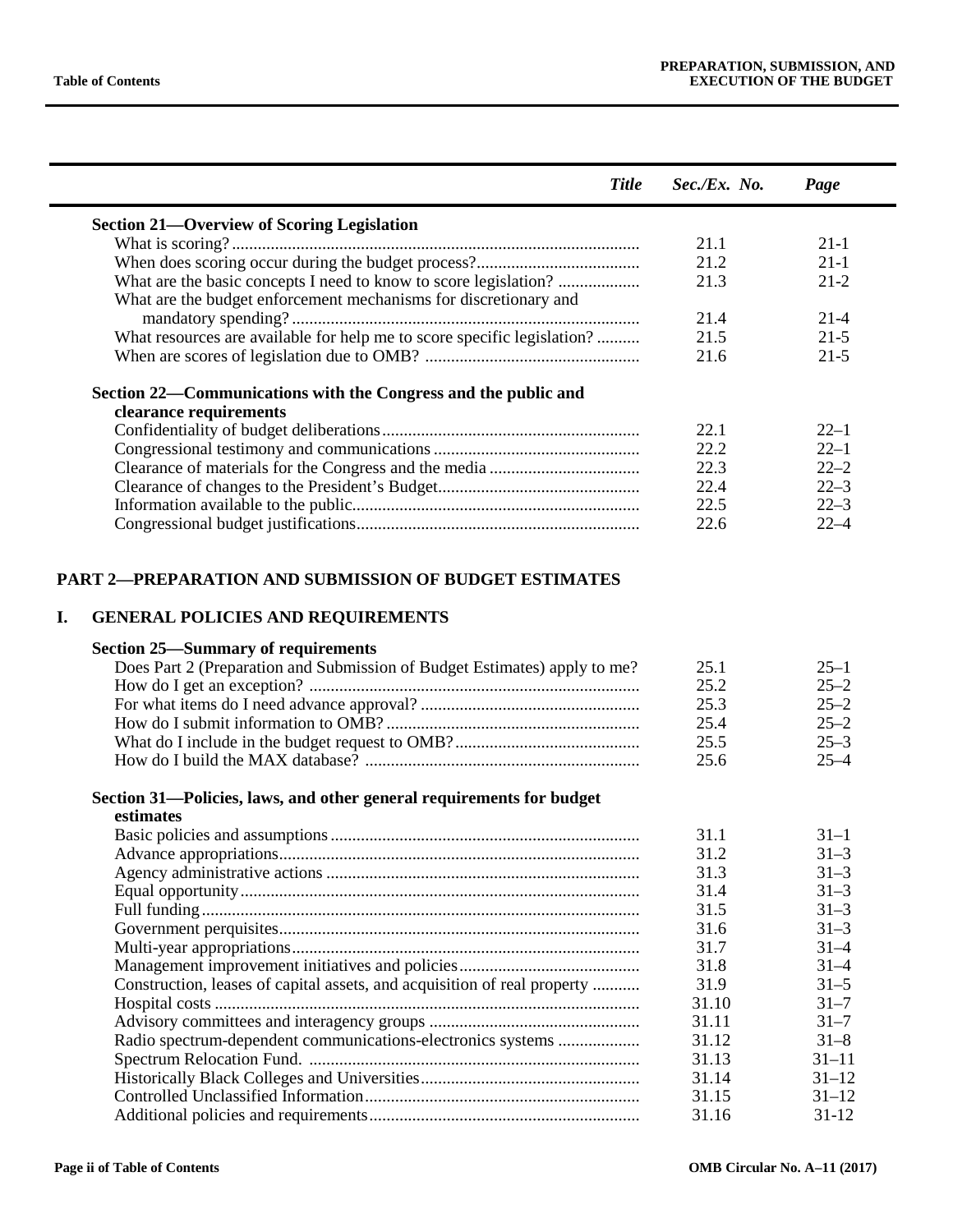|    | <b>Title</b>                                                                                                                              | $Sec./Ex.$ No. | Page     |
|----|-------------------------------------------------------------------------------------------------------------------------------------------|----------------|----------|
|    | Section 32—Personnel compensation, benefits, and related costs                                                                            |                |          |
|    | How should I estimate personnel compensation in my budget request?<br>How do I treat agency benefit payments under the Federal Employees' | 32.1           | $32 - 1$ |
|    |                                                                                                                                           | 32.2           | $32 - 2$ |
|    |                                                                                                                                           | 32.3           | $32 - 3$ |
|    |                                                                                                                                           | 32.4           | $32 - 5$ |
|    |                                                                                                                                           | 32.5           | $32 - 5$ |
|    | Are there other places in A–11 where I can find related guidance?                                                                         | 32.6           | $32 - 6$ |
| П. | THE BUDGET SUBMISSION                                                                                                                     |                |          |
|    | <b>Section 51—Basic justification materials</b>                                                                                           |                |          |
|    |                                                                                                                                           | 51.1           | $51 - 1$ |
|    |                                                                                                                                           | 51.2           | $51 - 2$ |
|    |                                                                                                                                           | 51.3           | $51 - 3$ |
|    |                                                                                                                                           | 51.4           | $51 - 5$ |
|    |                                                                                                                                           | 51.5           | $51 - 5$ |
|    | Information on grant programs and infrastructure investment                                                                               | 51.6           | $51 - 5$ |
|    |                                                                                                                                           | 51.7           | $51 - 5$ |
|    |                                                                                                                                           | 51.8           | $51 - 6$ |
|    |                                                                                                                                           | 51.9           | $51 - 6$ |
|    | Explanations relating to supplemental appropriations requests                                                                             | 51.10          | $51 - 7$ |
|    |                                                                                                                                           | 51.11          | $51 - 7$ |
|    |                                                                                                                                           | 51.12          | $51 - 7$ |
|    |                                                                                                                                           | 51.13          | $51 - 8$ |
|    |                                                                                                                                           | 51.14          | $51 - 8$ |
|    |                                                                                                                                           | 51.15          | $51 - 8$ |
|    |                                                                                                                                           | 51.16          | $51 - 8$ |
|    |                                                                                                                                           | 51.17          | $51 - 9$ |
|    | Radio spectrum-dependent communications-electronics systems                                                                               | 51.18          | $51 - 9$ |
|    |                                                                                                                                           | 51.19          | $51 - 9$ |
|    | Requests for increases to reception and representation allowances                                                                         | 51.20          | $51-10$  |
|    | Section 54-Rental payments for space and land                                                                                             |                |          |
|    |                                                                                                                                           | 54.1           | $54 - 1$ |
|    |                                                                                                                                           | 54.2           | $54 - 1$ |
|    |                                                                                                                                           | 54.3           | $54 - 2$ |
|    |                                                                                                                                           | 54.4           | $54 - 3$ |
|    |                                                                                                                                           | 54.5           | $54 - 5$ |
|    |                                                                                                                                           | 54.6           | $54 - 5$ |
|    |                                                                                                                                           | $Ex-54$        | $54 - 6$ |
|    | <b>Section 55-Information Technology Investments</b>                                                                                      |                |          |
|    |                                                                                                                                           | 55.1           | $55 - 1$ |
|    |                                                                                                                                           | 55.2           | $55 - 2$ |
|    | What specific guidance applies to FY 2018, and when is the information                                                                    |                |          |
|    |                                                                                                                                           | 55.3           | $55 - 3$ |
|    | How should agencies align IT investments with their strategic plans?                                                                      | 55.4           | $55 - 3$ |
|    |                                                                                                                                           | 55.5           | $55 - 4$ |
|    | What do I need to know about the Agency IT Portfolio Summary?                                                                             | 55.6           | $55 - 4$ |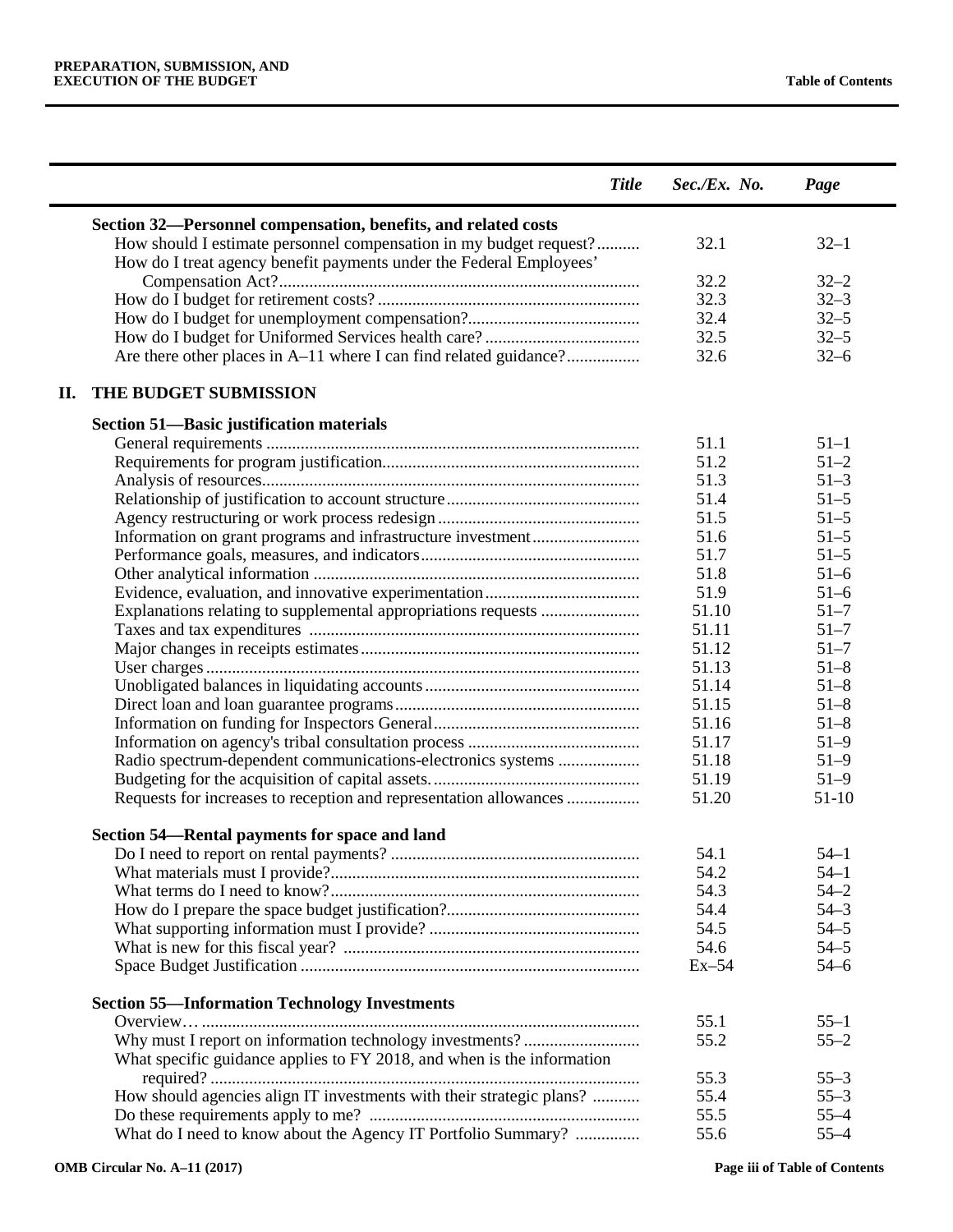| <b>Title</b>                                                               | Sec./Ex. No. | Page                   |
|----------------------------------------------------------------------------|--------------|------------------------|
|                                                                            | 55.7         | $55 - 5$               |
| What do I need to know about Standard IT Investment Reports?               | 55.8         | $55 - 6$               |
| III. MAX DATA AND OTHER MATERIALS REQUIRED AFTER PASSBACK                  |              |                        |
| Section 79-The budget data system                                          |              |                        |
| What is the MAX system and how do I report data in MAX?                    | 79.1         | $79 - 1$               |
|                                                                            | 79.2         | $79 - 2$               |
|                                                                            | 79.3         | $79 - 3$               |
| How do I request new accounts, changes to existing accounts in MAX?        | 79.4         | $79 - 4$               |
|                                                                            | 79.5         | $79 - 6$               |
|                                                                            | 79.6         | $79 - 7$               |
|                                                                            | $Ex-79A$     | $79 - 8$               |
|                                                                            | $Ex-79B$     | $79 - 9$               |
| What transmittal code should I use to reflect my proposal for the budget?  | $Ex-79C$     | $79 - 11$              |
|                                                                            | $Ex-79D$     | $79 - 12$              |
| <b>Section 80—Development of baseline estimates</b>                        |              |                        |
|                                                                            | 80.1         | $80 - 1$               |
|                                                                            | 80.2         | $80 - 1$               |
|                                                                            | 80.3         | $80 - 2$               |
|                                                                            | 80.4         | $80 - 3$               |
|                                                                            | 80.5         | $80 - 4$               |
|                                                                            | 80.6         | $80 - 5$               |
| What materials must I provide in support of baseline estimates?            | 80.7         | $80 - 5$               |
| Section 81-Policy and baseline estimates of budget authority, outlays, and |              |                        |
| receipts (Schedules A, S, R, and K)                                        |              |                        |
|                                                                            | 81.1         | $81 - 1$               |
|                                                                            | 81.2         | $81 - 1$               |
|                                                                            | 81.3         | $81 - 6$               |
| How do I add a new data classification to my account in MAX?               | $Ex-81$      | $81 - 9$               |
|                                                                            |              |                        |
| <b>Section 82-Combined Schedule X</b>                                      |              |                        |
|                                                                            | 82.1         | $82 - 1$               |
|                                                                            | 82.2         | $82 - 2$               |
|                                                                            | 82.3         | $82 - 2$               |
|                                                                            | 82.4         | $82 - 2$               |
|                                                                            | 82.5         | $82 - 4$               |
|                                                                            | 82.6         | $82 - 5$               |
|                                                                            | 82.7<br>82.8 | $82 - 8$               |
|                                                                            | 82.9         | $82 - 9$<br>$82 - 10$  |
| What memorandum information must I report on schedule X?                   | 82.10        | $82 - 10$              |
| How do I show unfunded deficiencies that have not been liquidated?         | 82.11        |                        |
|                                                                            | 82.12        | $82 - 10$<br>$82 - 13$ |
|                                                                            | 82.13        | $82 - 17$              |
|                                                                            | 82.14        | $82 - 19$              |
|                                                                            | 82.15        |                        |
|                                                                            |              | $82 - 19$              |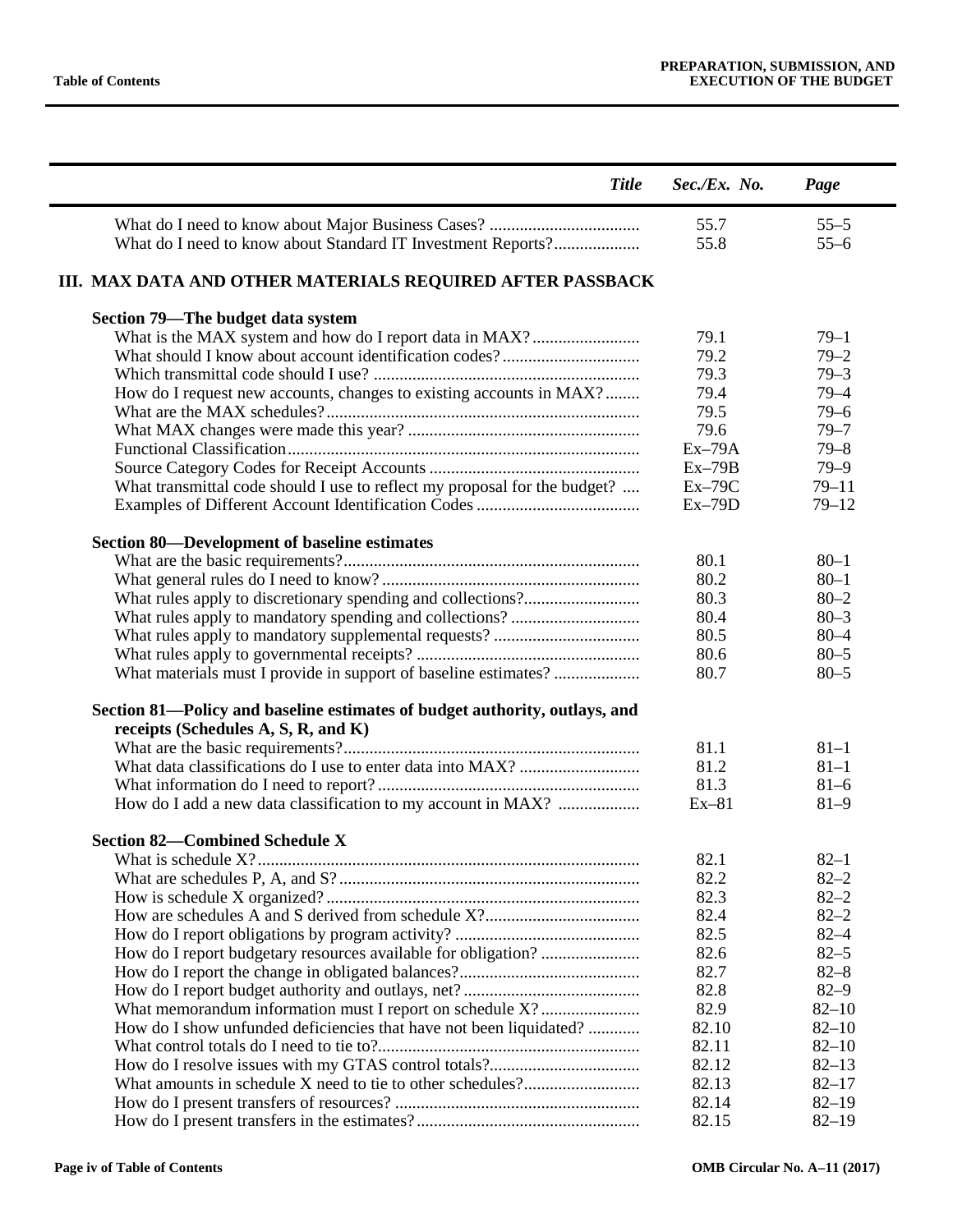| <b>Title</b>                                                                   | $Sec./Ex.$ No. | Page      |
|--------------------------------------------------------------------------------|----------------|-----------|
|                                                                                | 82.16          | $82 - 19$ |
|                                                                                | 82.17          | $82 - 20$ |
|                                                                                | 82.18          | $82 - 20$ |
|                                                                                | $Ex-82A$       | $82 - 37$ |
|                                                                                | $Ex-82B$       | $82 - 39$ |
|                                                                                | $Ex-82C$       | $82 - 40$ |
| Schedule X Line Numbers Including schedule A, S, and P Lines                   | $Ex-82D$       | $82 - 41$ |
| Section 83-Object classification (MAX Schedule O)                              |                |           |
|                                                                                | 83.1           | $83 - 1$  |
|                                                                                | 83.2           | $83 - 2$  |
| How do object classes compare to functional and character classes and          |                |           |
|                                                                                | 83.3           | $83 - 2$  |
| How does the object class schedule relate to the program and financing         |                |           |
|                                                                                | 83.4           | $83 - 2$  |
| How can I determine whether an obligation should be classified as direct or    |                |           |
|                                                                                | 83.5           | $83 - 3$  |
|                                                                                | 83.6           | $83 - 4$  |
| What object classes do I associate with civilian and military pay and benefits |                |           |
|                                                                                | 83.7           | $83 - 22$ |
| How do I classify relocation expenses related to a permanent change of         |                |           |
|                                                                                | 83.8           | $83 - 22$ |
| How do I classify purchases related to information technology (IT)?            | 83.9           | $83 - 22$ |
|                                                                                | 83.10          | $83 - 23$ |
| How do I classify obligations for real property (space, land, and structures)? | 83.11          | $83 - 24$ |
| How do I classify obligations for Federal civilian retirement under CSRS?      | 83.12          | $83 - 25$ |
|                                                                                | 83.13          | $83 - 25$ |
|                                                                                | 83.14          | $83 - 26$ |
|                                                                                |                |           |
| How do I classify obligations under the Intergovernmental Personnel            |                | $83 - 27$ |
|                                                                                | 83.15          |           |
| How do I classify obligations for Tricare benefits for uniformed service       |                |           |
|                                                                                | 83.16          | $83 - 28$ |
| How is object class information presented in MAX Schedule O and                |                |           |
|                                                                                | 83.17          | $83 - 29$ |
| When I report data in MAX schedule O will it generate subtotals or totals?     | 83.18          | $83 - 30$ |
| Summary of Object Class Codes and Standard Titles (MAX Schedule O)             | $Ex-83A$       | $83 - 31$ |
|                                                                                | $Ex-83B$       | $83 - 32$ |
| Section 84—Character classification (Schedule C)                               |                |           |
|                                                                                | 84.1           | $84 - 1$  |
| What are the different character classifications and how are they used?        | 84.2           | $84 - 1$  |
| What do I need to know about reporting the data and relationships with         |                |           |
|                                                                                | 84.3           | $84 - 6$  |
|                                                                                | 84.4           | $84 - 9$  |
|                                                                                | $Ex-84$        | $84 - 13$ |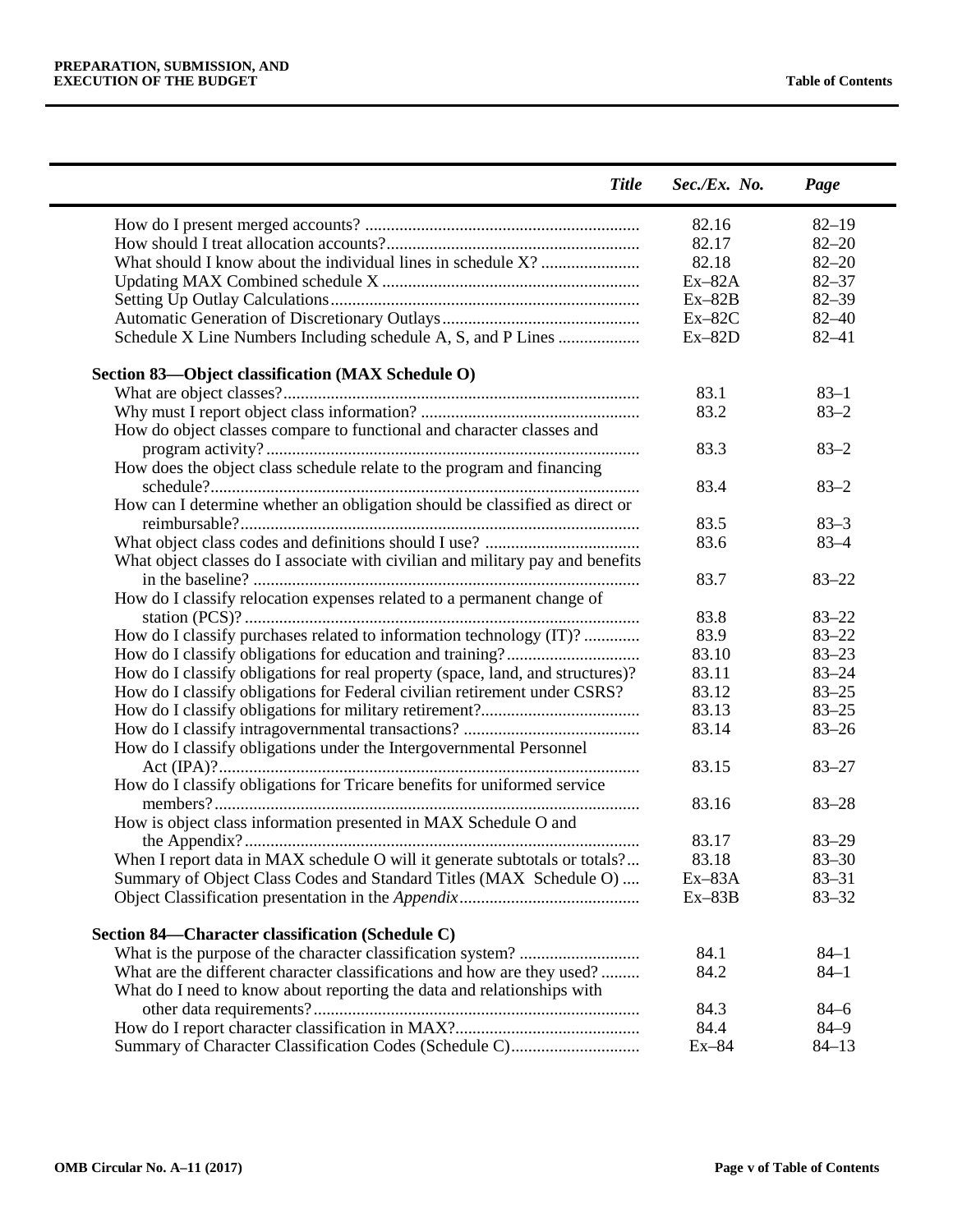| <b>Title</b>                                                                                                                                                   | $Sec./Ex.$ No. | Page                 |
|----------------------------------------------------------------------------------------------------------------------------------------------------------------|----------------|----------------------|
|                                                                                                                                                                |                |                      |
| Section 85—Estimating employment levels and the employment summary<br>(Schedule Q)                                                                             |                |                      |
| How should my agency's budget address workforce planning and                                                                                                   | 85.1           | $85 - 1$             |
|                                                                                                                                                                | 85.2           | $85 - 2$             |
|                                                                                                                                                                | 85.3           | $85 - 2$             |
| What is the requirement for reporting civilian FTE data in the Budget?                                                                                         | 85.4           | $85 - 3$             |
|                                                                                                                                                                | 85.5           | $85 - 3$             |
| What do I need to know about the employment summary (Schedule Q)?                                                                                              | 85.6           | $85 - 5$             |
| Are allocation and reimbursable FTE presented differently in the Budget?                                                                                       | 85.7           | $85 - 5$             |
|                                                                                                                                                                | 85.8           | $85 - 7$             |
| How do I account for active duty military personnel in the Budget?                                                                                             | 85.9           | $85 - 7$             |
| Are there other places in A-11 where I can find related guidance?                                                                                              | 85.10          | $85 - 7$             |
| <b>Section 86—Special schedules</b>                                                                                                                            |                |                      |
| What do I need to know about reporting budget year appropriations requests                                                                                     | 86.1           | $86 - 1$             |
|                                                                                                                                                                | 86.2           | $86 - 8$             |
| What do I need to know about the schedule on the status of funds                                                                                               | 86.3           | $86 - 9$             |
| What do I need to know about the special and trust fund receipts schedule                                                                                      |                |                      |
|                                                                                                                                                                | 86.4           | $86 - 15$            |
| What do I need to know about the summary of budget authority and                                                                                               | 86.5           | $86 - 19$            |
|                                                                                                                                                                | $Ex-86A$       | $86 - 21$            |
| Budget Year Appropriations Request in Thousands of Dollars (Schedule T)                                                                                        | $Ex-86B$       | $86 - 22$            |
| <b>Section 95—Budget Appendix and print materials</b>                                                                                                          |                |                      |
|                                                                                                                                                                | 95.1           | $95 - 1$             |
|                                                                                                                                                                | 95.2           | $95 - 1$             |
|                                                                                                                                                                | 95.3           | $95 - 2$             |
| What is the process for getting print materials published in the <i>Appendix</i> ?<br>What do I need to know about the appropriations language included in the | 95.4           | $95 - 4$             |
| Is legislative language for mandatory proposals included in the Appendix or                                                                                    | 95.5           | $95 - 5$             |
| What are the special appropriations language requirements for credit                                                                                           | 95.6           | $95 - 6$             |
|                                                                                                                                                                | 95.7           | $95 - 6$             |
| What are the special language requirements for programs that disburse over                                                                                     | 95.8           | $95 - 7$             |
| What are the special language requirements for cancellations of unobligated                                                                                    |                |                      |
|                                                                                                                                                                | 95.9           | $95 - 7$             |
| What are the special language requirements for requests for emergencies,                                                                                       |                |                      |
| Overseas Contingency Operations/Global War on Terrorism, or                                                                                                    | 95.10          |                      |
|                                                                                                                                                                | 95.11          | $95 - 8$<br>$95 - 8$ |
| How should performance information be incorporated into the narrative                                                                                          |                |                      |
|                                                                                                                                                                | 95.12          | $95 - 9$             |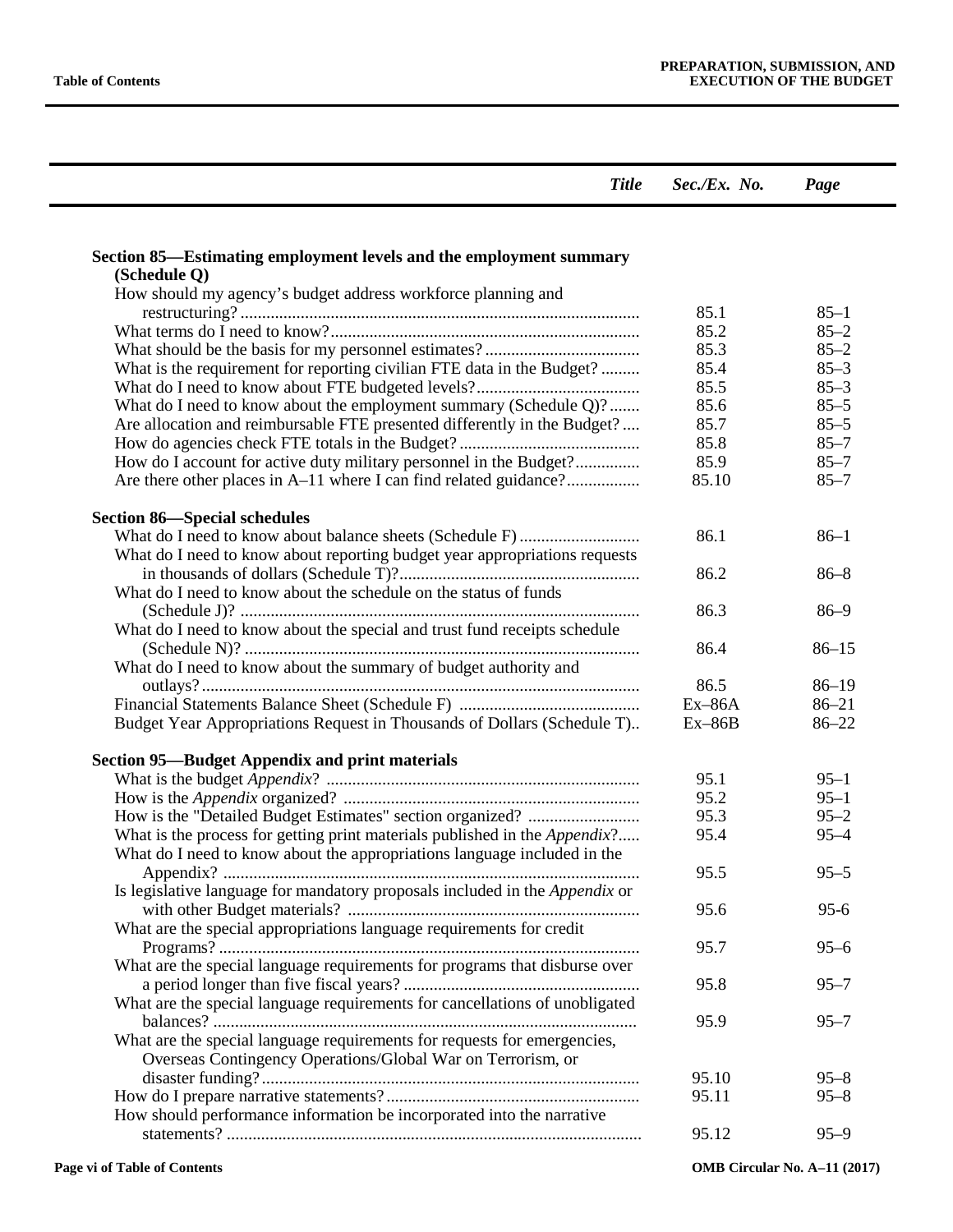$\overline{\phantom{0}}$ 

| <b>Title</b>                                                                 | $Sec./Ex.$ No.   | Page       |
|------------------------------------------------------------------------------|------------------|------------|
| Are there any special requirements for narrative statements?                 | 95.13            | $95 - 9$   |
|                                                                              | $Ex-95A$         | $95 - 12$  |
| Additional Guidance for Making Technical Edits in Appropriations             |                  |            |
|                                                                              | $Ex-95B$         | $95 - 17$  |
| <b>Section 100–Sequestration</b>                                             |                  |            |
|                                                                              | 100.1            | $100-1$    |
|                                                                              | 100.2            | $100 - 2$  |
|                                                                              | 100.3            | $100-3$    |
|                                                                              | 100.4            | $100 - 4$  |
|                                                                              | 100.5            | $100 - 5$  |
| Why does OMB collect information on outlays from sequestrable mandatory      |                  |            |
|                                                                              | 100.6            | $100 - 6$  |
| How does a sequestration of mandatory budgetary resources interact with a    |                  |            |
| discretionary change in a mandatory program (CHIMP)?                         | 100.7            | $100 - 7$  |
|                                                                              | 100.8            | $100 - 7$  |
|                                                                              | 100.9            | $100 - 7$  |
|                                                                              |                  |            |
| When can the sequestration amount differ from the amount in the              | 100.10           | $100 - 7$  |
|                                                                              |                  |            |
| What if a continuing resolution (CR) is in effect when a sequestration of    |                  |            |
|                                                                              | 100.11<br>100.12 | $100 - 8$  |
|                                                                              |                  | $100 - 8$  |
|                                                                              | 100.13           | $100 - 8$  |
| How do I show the effects of sequestration in my budgetary reporting?        | 100.14           | 100-9      |
| What happens if enacted legislation affects an account or program with       |                  |            |
| sequestrable budgetary resources after a sequestration order and report      |                  |            |
|                                                                              | 100.15           | 100-9      |
| Do I need to record decisions made about how my agency implemented           |                  |            |
|                                                                              | 100.16           | 100-10     |
| Does sequestration have an effect on my program's ability to collect fees?   | 100.17           | $100-10$   |
| What do I do if I incorrectly recorded a sequestration reduction?            | 100.18           | 100-10     |
| Which sequestration percentage applies if my collections are recorded in one |                  |            |
|                                                                              | 100.19           | 100-10     |
| How does a sequestration reduction differ from an across-the-board           |                  |            |
|                                                                              | 100.20           | $100 - 10$ |
| Object classes used to define Federal administrative expenses under          |                  |            |
|                                                                              | Ex-100           | $100 - 11$ |

## **PART 3—SELECTED ACTIONS FOLLOWING TRANSMITTAL OF THE BUDGET**

## **Section 110—Supplementals and Amendments**

| How does the President propose changes in the budget in between his annual |           |           |
|----------------------------------------------------------------------------|-----------|-----------|
|                                                                            | 110.1     | $110 - 1$ |
|                                                                            | 110.2     | $110 - 2$ |
|                                                                            | 110.3     | $110 - 2$ |
|                                                                            | $Ex-110A$ | $110 - 4$ |
|                                                                            | $Ex-110B$ | $110 - 5$ |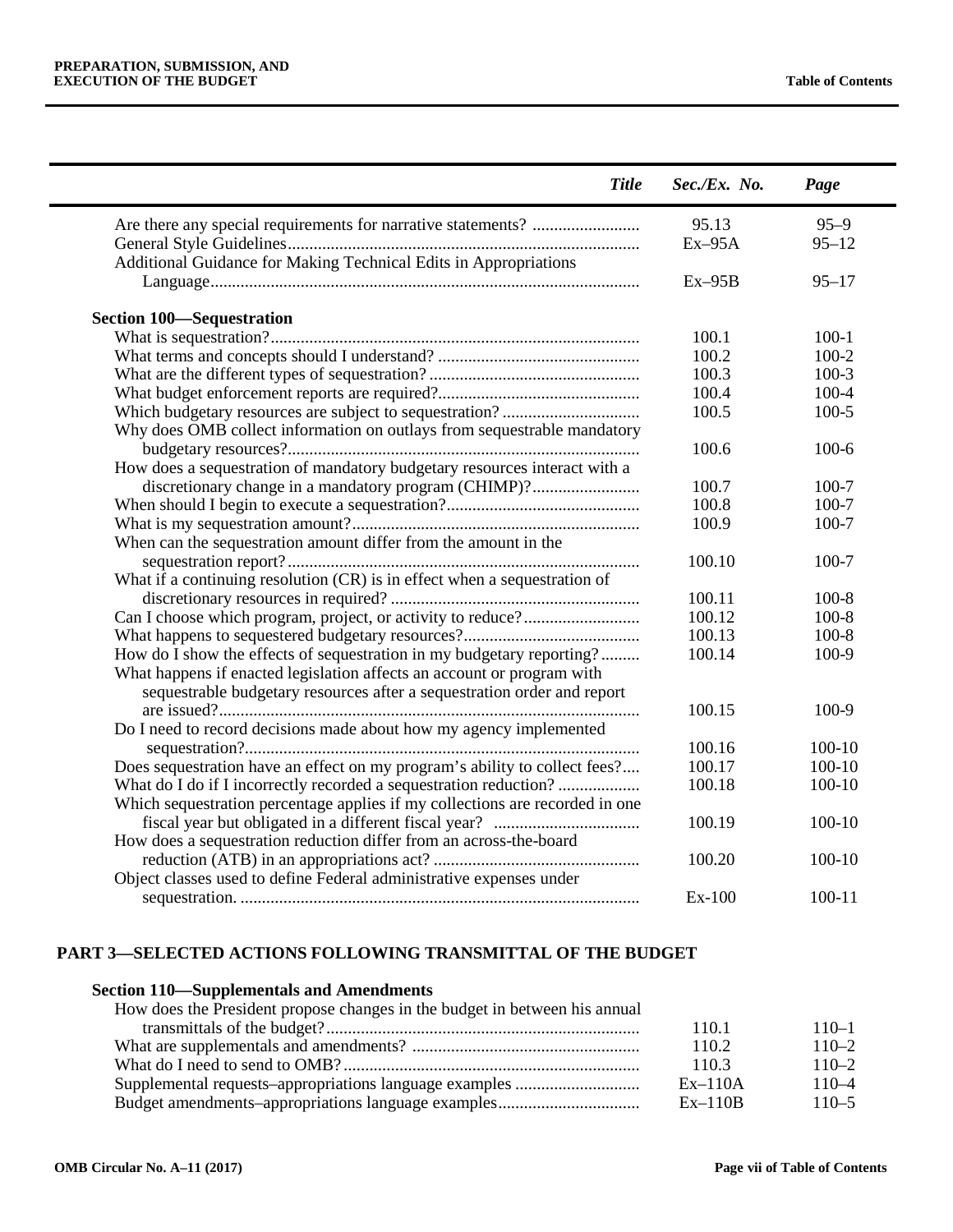$\overline{a}$ 

| <b>Title</b>                                                                 | $Sec./Ex.$ No. | Page       |
|------------------------------------------------------------------------------|----------------|------------|
|                                                                              |                |            |
| Section 112-Deferrals and Presidential proposals to rescind or cancel        |                |            |
| funds                                                                        |                |            |
| What do I need to know about rescission proposals and deferrals              |                |            |
|                                                                              | 112.1          | $112 - 1$  |
| What is the difference between an impoundment and a cancellation             |                |            |
|                                                                              | 112.2          | $112 - 2$  |
| When are funds deferred or proposed by the President for rescission          |                |            |
|                                                                              | 112.3          | $112 - 2$  |
|                                                                              | 112.4          | $112 - 3$  |
|                                                                              | 112.5          | $112 - 3$  |
| What materials do I submit for inclusion in a special message for a          |                |            |
|                                                                              | 112.6          | $112 - 3$  |
| What materials do I submit for inclusion in a special message for a          |                |            |
|                                                                              | 112.7          | $112 - 4$  |
| What narrative information do I need to include with rescission or deferral  |                |            |
|                                                                              | 112.8          | $112 - 4$  |
|                                                                              |                |            |
| What am I required to do when a previously reported deferral or rescission   |                |            |
|                                                                              | 112.9          | $112 - 5$  |
|                                                                              | 112.10         | $112 - 5$  |
| What are the responsibilities of OMB in preparing special messages?          | 112.11         | $112 - 5$  |
|                                                                              | 112.12         | $112 - 6$  |
| What are my responsibilities after a deferral is reported to the Congress?   | 112.13         | $112 - 6$  |
| What apportionment action is required when a rescission is enacted?          | 112.14         | $112 - 6$  |
| What apportionment action is required when a rescission is not enacted?      | 112.15         | $112 - 6$  |
| What apportionment action is required when a deferral is disapproved?        | 112.16         | $112 - 7$  |
| How do I treat proposals to lower limitations on trust or revolving funds?   | 112.17         | $112 - 7$  |
| What do I include on the different lines of the rescission, deferral, and    |                |            |
|                                                                              | 112.18         | $112 - 7$  |
| How do I reflect the deferral or the proposed rescission on the              |                |            |
|                                                                              | 112.19         | $112 - 10$ |
|                                                                              | $Ex-112A$      | $112 - 11$ |
| Apportionment Request for Rescission Proposal Illustrated in Exhibit 112A.   | $Ex-112B$      | $112 - 12$ |
|                                                                              | $Ex-112C$      | $112 - 13$ |
| Apportionment Request for Deferral Proposal Illustrated in Exhibit 112C      | $Ex-112D$      | $112 - 14$ |
|                                                                              |                |            |
| <b>Section 113-Investment transactions</b>                                   |                |            |
| How do I record investment in securities, disinvestment, and earnings?       | 113.1          | $113 - 1$  |
| How do I treat an investment in a Federal security other than a zero coupon  |                |            |
|                                                                              | 113.2          | $113 - 8$  |
| How do I treat the redemption of a Federal security other than a zero coupon |                |            |
|                                                                              | 113.3          | $113 - 8$  |
| How do I treat investments in securities issued by non-Federal entities on   |                |            |
|                                                                              | 113.4          | $113 - 8$  |
| How do I treat an investment in a zero coupon bond on an SF 133?             | 113.5          | $113 - 9$  |
| How do I treat the redemption of a zero coupon bond on an SF 133?            | 113.6          | $113 - 9$  |
|                                                                              | $Ex-113A$      | $113 - 9$  |
| Investment in Federal Securities at a Premium—General Fund                   |                |            |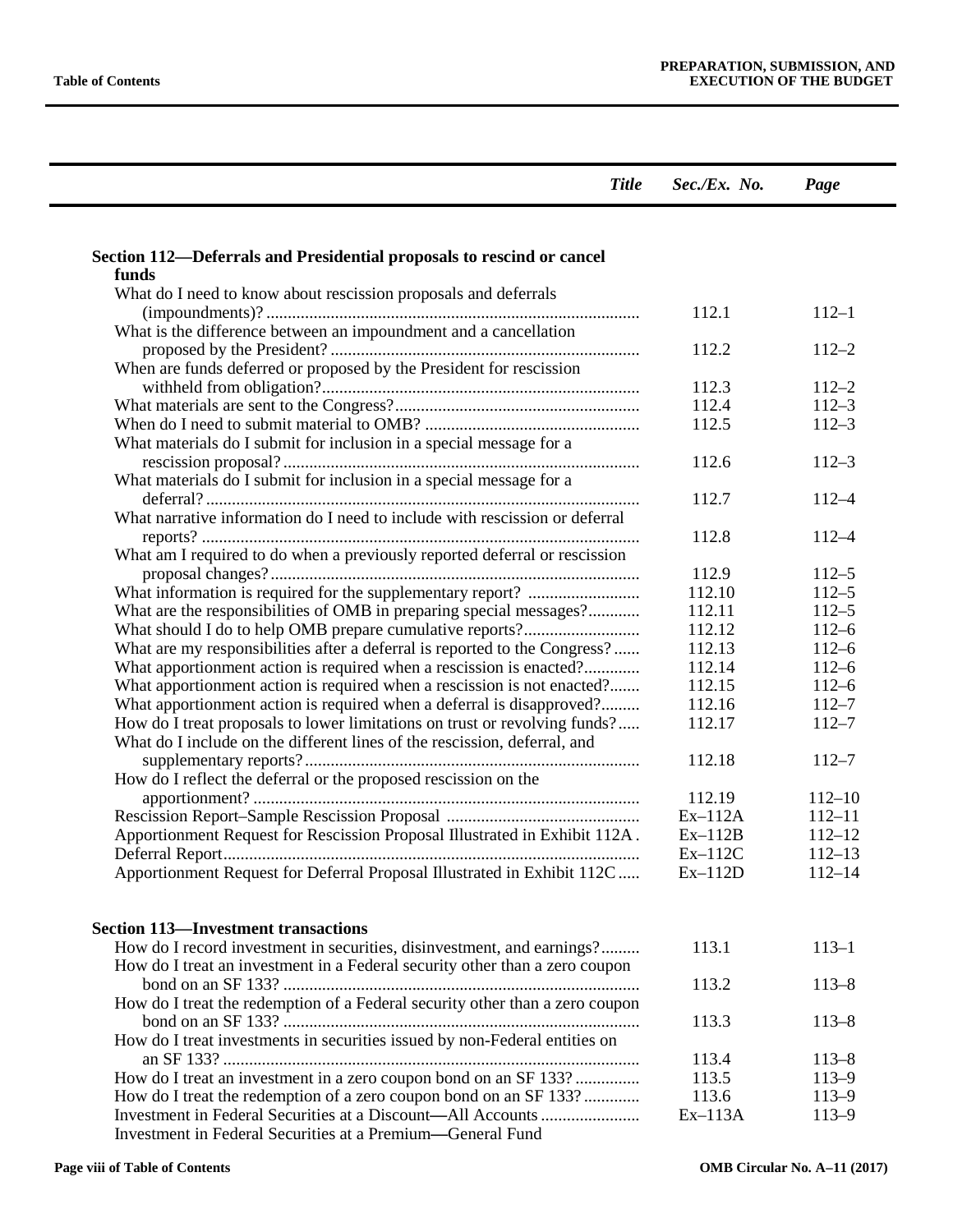| <b>Title</b>                                                                                                                                  | Sec./Ex. No. | Page       |
|-----------------------------------------------------------------------------------------------------------------------------------------------|--------------|------------|
| Federal Securities Purchased at a Discount and Sold or Redeemed at Par                                                                        | $Ex-113B$    | $113 - 10$ |
| Federal Security Purchased at a Discount and Sold or Redeemed at Par                                                                          | $Ex-113C$    | $113 - 11$ |
| Special or Trust Fund Accounts (excluding Trust Revolving Funds)                                                                              | $Ex-113D$    | $113 - 12$ |
| <b>PART 4-INSTRUCTIONS ON BUDGET EXECUTION</b>                                                                                                |              |            |
| <b>APPORTIONMENT</b><br><b>I.</b>                                                                                                             |              |            |
| <b>Section 120—Apportionment process</b>                                                                                                      |              |            |
|                                                                                                                                               | 120.1        | $120 - 4$  |
| What terms and concepts should I understand to work with apportionments?<br>Are apportionments made at the Treasury appropriation fund symbol | 120.2        | $120 - 5$  |
|                                                                                                                                               | 120.3        | $120 - 6$  |
|                                                                                                                                               | 120.4        | $120 - 6$  |
|                                                                                                                                               | 120.5        | $120 - 7$  |
| Can a portion of my TAFS be exempt from apportionment?                                                                                        | 120.6        | $120 - 7$  |
| Do I need to submit an apportionment every fiscal year for TAFS that are                                                                      |              |            |
|                                                                                                                                               | 120.7        | $120 - 7$  |
|                                                                                                                                               | 120.8        | $120 - 7$  |
| Can I use an apportionment to resolve legal issues about the availability                                                                     |              |            |
|                                                                                                                                               | 120.9        | $120 - 8$  |
|                                                                                                                                               | 120.10       | $120 - 8$  |
|                                                                                                                                               | 120.11       | $120 - 8$  |
| After OMB approves an apportionment, can I obligate against all budgetary                                                                     |              |            |
|                                                                                                                                               | 120.12       | $120 - 8$  |
| What is the format of the Applications of Budgetary Resources section and                                                                     |              |            |
|                                                                                                                                               | 120.13       | $120 - 9$  |
| What is the format of the Guaranteed Loan Levels and Applications                                                                             |              |            |
|                                                                                                                                               | 120.14       | $120 - 10$ |
| What other kinds of information may an apportionment include?                                                                                 | 120.15       | $120 - 10$ |
|                                                                                                                                               | 120.16       | $120 - 11$ |
| Is there a standard, set number of lines to show in an apportionment request?                                                                 | 120.17       | $120 - 11$ |
| What header information at the top of the apportionment must I complete?                                                                      | 120.18       | $120 - 11$ |
|                                                                                                                                               | 120.19       | $120 - 12$ |
| Do I need to follow special conventions to show the portion of                                                                                |              |            |
| discretionary balances in split accounts (TAFS with both mandatory and                                                                        |              |            |
|                                                                                                                                               | 120.20       | $120 - 13$ |
| Can I use amounts that include decimal points or cents in an apportionment?                                                                   | 120.21       | $120 - 13$ |
| Should I use a specific numeric format in the Excel file that holds                                                                           |              |            |
|                                                                                                                                               | 120.22       | $120 - 13$ |
|                                                                                                                                               | 120.23       | $120 - 14$ |
|                                                                                                                                               | 120.24       | $120 - 14$ |
|                                                                                                                                               | 120.25       | $120 - 14$ |
| Should I assemble apportionment requests for multiple TAFSs in a single                                                                       |              |            |
|                                                                                                                                               | 120.26       | $120 - 14$ |
| Can I cross-check information in the Budgetary Resources section?                                                                             | 120.27       | $120 - 15$ |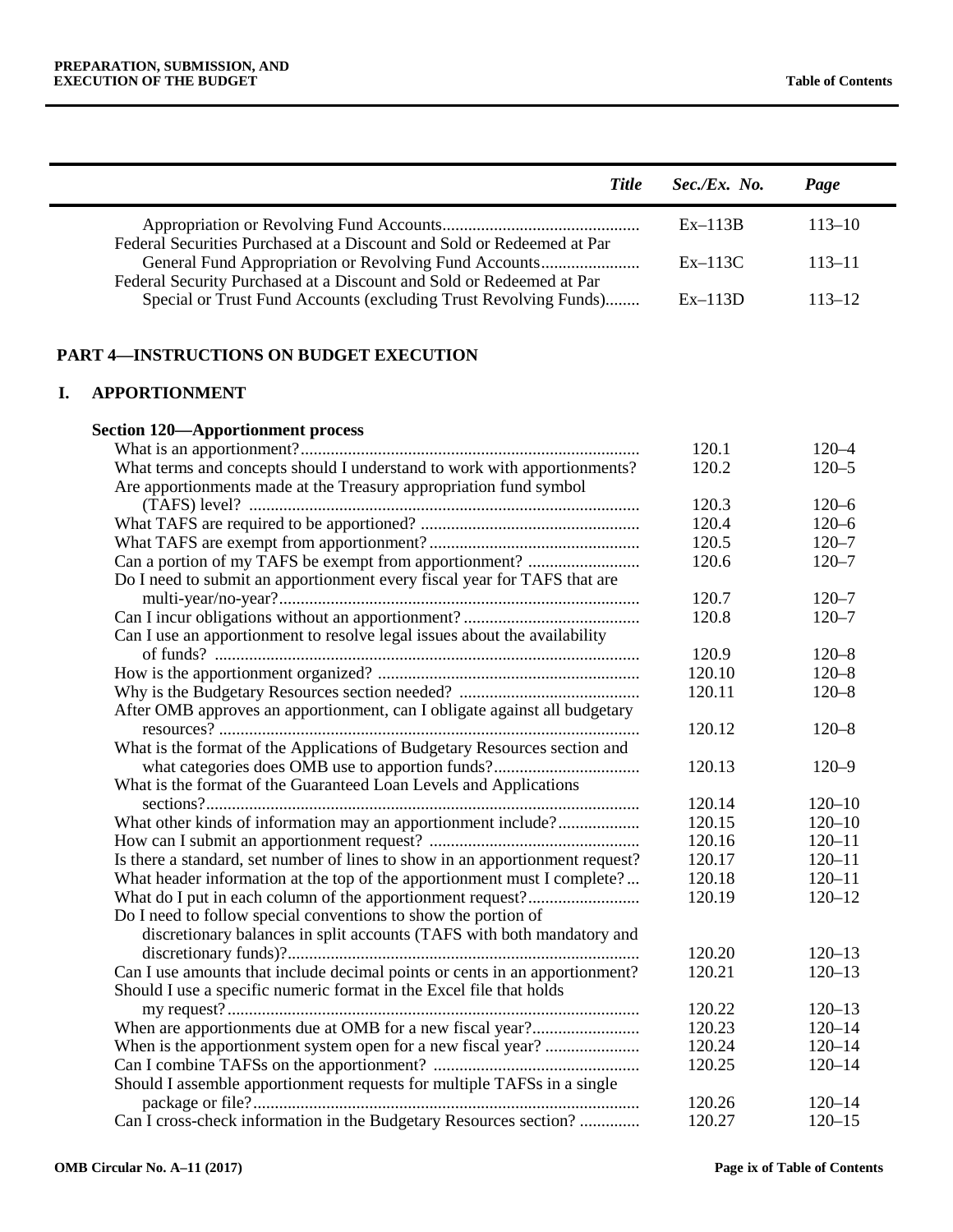$\overline{\phantom{0}}$ 

| <b>Title</b>                                                                | $Sec./Ex.$ No. | Page       |  |
|-----------------------------------------------------------------------------|----------------|------------|--|
| Who can approve the apportionment requests for the agency?                  | 120.28         | $120 - 15$ |  |
| Who is responsible for preparing the apportionment request for allocation   |                |            |  |
|                                                                             | 120.29         | $120 - 15$ |  |
|                                                                             | 120.30         | $120 - 16$ |  |
| What functions will I perform using the apportionment system?               | 120.31         | $120 - 16$ |  |
|                                                                             | 120.32         | $120 - 17$ |  |
| Are there situations when I would not use the apportionment system?         | 120.33         | $120 - 17$ |  |
| What are apportionment footnotes (and footnote indicators)?                 | 120.34         | $120 - 17$ |  |
| Do footnotes starting with the letter A correspond to Category A            |                |            |  |
| apportioned amounts while those starting with the letter B relate to        |                |            |  |
|                                                                             | 120.35         | $120 - 18$ |  |
| Will footnotes and attachments become part of the apportionment?            | 120.36         | $120 - 18$ |  |
| What footnotes are required for agencies to include in their apportionment  |                |            |  |
|                                                                             | 120.37         | $120 - 18$ |  |
| What footnotes are recommended for agencies to include in their             |                |            |  |
|                                                                             | 120.38         | $120 - 18$ |  |
|                                                                             | 120.39         | $120 - 19$ |  |
| When can I expect OMB to approve my first apportionment request for the     |                |            |  |
|                                                                             | 120.40         | $120 - 19$ |  |
| In the case of newly enacted full-year appropriations, am I under an        |                |            |  |
| automatic apportionment until OMB approves my first                         |                |            |  |
|                                                                             | 120.41         | $120 - 20$ |  |
|                                                                             | 120.42         | $120 - 20$ |  |
| What if I think that I may have obligated more than the amounts             |                |            |  |
|                                                                             | 120.43         | $120 - 21$ |  |
|                                                                             | 120.44         | $120 - 21$ |  |
|                                                                             | 120.45         | $120 - 21$ |  |
| How do I treat anticipated budgetary resources that are apportioned in the  |                |            |  |
| current fiscal year but not yet realized, and do I need to reapportion      |                |            |  |
|                                                                             | 120.46         | $120 - 21$ |  |
| What is the relationship between the apportionment and the Funds Control    |                |            |  |
|                                                                             | 120.47         | $120 - 21$ |  |
| What types of situations could require me to request a new apportionment? . | 120.48         | $120 - 22$ |  |
| What adjustments can I make without submitting a reapportionment request?   | 120.49         | $120 - 23$ |  |
| What other types of adjustments can I request OMB to allow me to make       |                |            |  |
|                                                                             | 120.50         | $120 - 23$ |  |
| What is the status of previously approved apportionments when a new         |                |            |  |
|                                                                             | 120.51         | $120 - 24$ |  |
|                                                                             | 120.52         | $120 - 24$ |  |
| How do I present deferrals or proposed rescissions on my request?           | 120.53         | $120 - 24$ |  |
| Can my request include amounts exempt from apportionment?                   | 120.54         | $120 - 24$ |  |
|                                                                             | 120.55         | $120 - 24$ |  |
| Do unobligated resources apportioned in earlier time periods of the same    |                |            |  |
|                                                                             | 120.56         | $120 - 25$ |  |
| Must I request that funds apportioned in one fiscal year be apportioned in  |                |            |  |
| the next fiscal year if the funds were not obligated and remain available?  | 120.57         | $120 - 25$ |  |
| What is the status of approved apportionments from a previous fiscal year   |                |            |  |
|                                                                             | 120.58         | $120 - 25$ |  |
|                                                                             |                |            |  |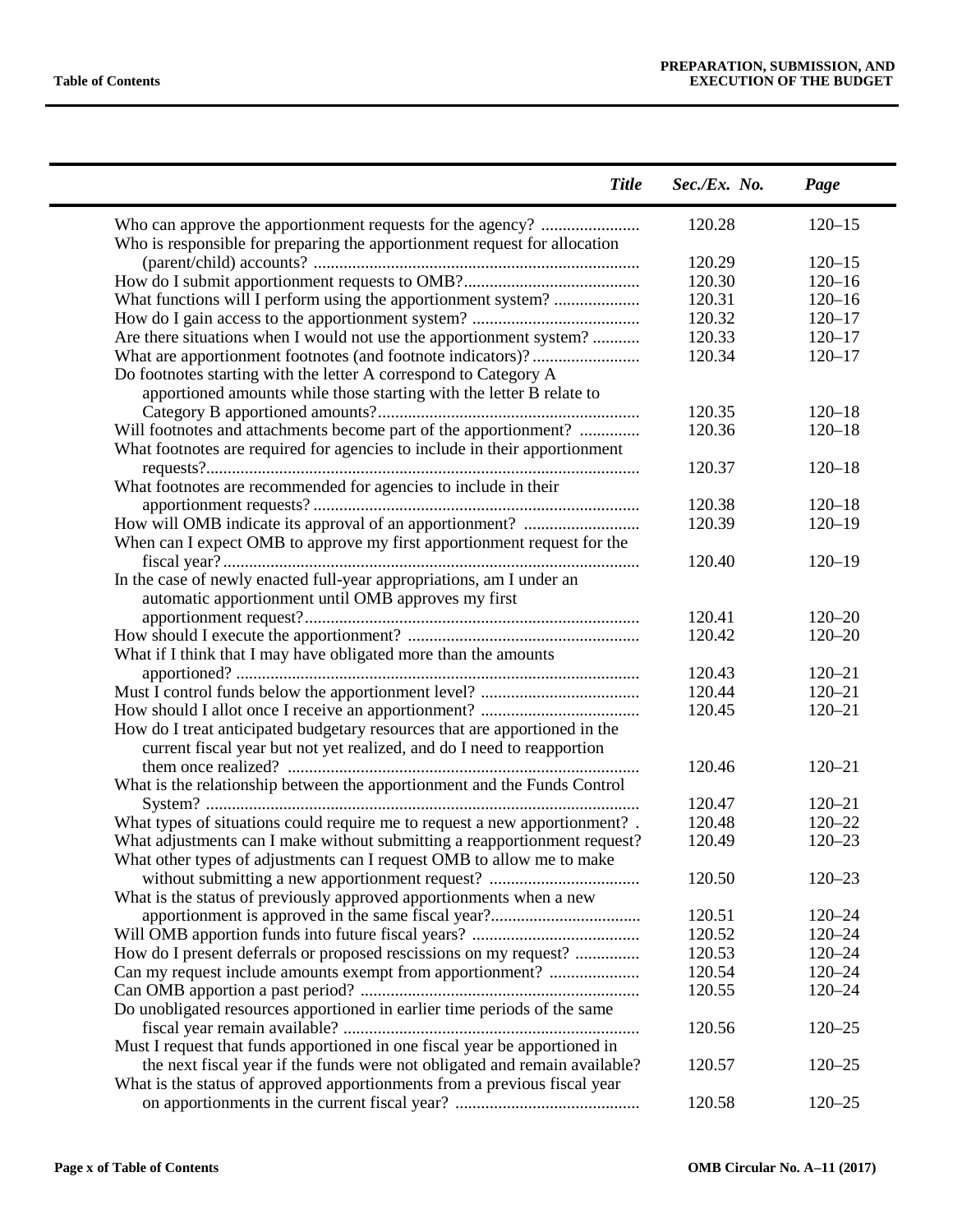| <b>Title</b>                                                                 | Sec./Ex. No.   | Page       |
|------------------------------------------------------------------------------|----------------|------------|
| How does the last approved apportionment govern the actions a TAFS takes     |                |            |
|                                                                              | 120.59         | $120 - 25$ |
| During a CR, what happens to TAFS that were apportioned before the start     |                |            |
|                                                                              | 120.60         | $120 - 25$ |
| After a CR has been replaced by a full-year enacted appropriation, what do I |                |            |
|                                                                              | 120.61         | $120 - 26$ |
| After a short-term CR has been replaced by a full-year enacted               |                |            |
| appropriation, what do I show in the Agency Request column?                  | 120.62         | $120 - 26$ |
|                                                                              | 120.63         | $120 - 26$ |
| Are all apportionments based on authority to incur obligations?              | 120.64         | $120 - 26$ |
| How do I treat extensions of the availability of unobligated balances in an  |                |            |
|                                                                              | 120.65         | $120 - 27$ |
| When do I submit requests anticipating the need for the Congress to enact    |                |            |
|                                                                              | 120.66         | $120 - 27$ |
|                                                                              | 120.67         | $120 - 28$ |
| Do my estimates of program reporting category obligations limit the amount   |                |            |
|                                                                              | 120.68         | $120 - 28$ |
| What does OMB and the agency need to do to start using program reporting     |                |            |
|                                                                              | 120.69         | $120 - 28$ |
|                                                                              | 120.70         | $120 - 29$ |
| Why does OMB send the names of program reporting categories and              |                |            |
|                                                                              | 120.71         | $120 - 29$ |
| Can agencies add new program reporting categories or Category B projects     |                |            |
|                                                                              | 120.72         | $120 - 29$ |
|                                                                              | $EX-120A$      | $120 - 30$ |
|                                                                              | $EX-120B$      | $120 - 34$ |
| One-Year Appropriation-First Apportionment for the Current Fiscal Year       | $EX-120C$      | $120 - 35$ |
| No-Year Appropriation-First Apportionment for the Current Fiscal Year        | $EX-120D$      | $120 - 36$ |
|                                                                              | $EX-120E$      | $120 - 37$ |
|                                                                              | $EX-120F$      | $120 - 38$ |
| Appropriations and Unobligated Balances Under a Continuing Resolution        | $EX-120G$      | $120 - 39$ |
|                                                                              | $EX-120H$      | $120 - 40$ |
| Public Enterprise (Revolving) or Intragovernmental (Revolving) Fund          |                |            |
|                                                                              | $EX-120I$      | $120 - 41$ |
|                                                                              | $EX-120J$      | 120–42     |
|                                                                              | $EX-120K$      | 120-43     |
| Apportionments in Future Fiscal Years for Multi-Year Accounts                | $EX-120L$      | 120-44     |
| Trust Fund with Contact Authority, Appropriation to Liquidate Contact        |                |            |
|                                                                              | $EX-120M$      | $120 - 45$ |
| Trust Fund (or Special Fund) with Collections Precluded from Obligation      | $EX-120N$      | $120 - 46$ |
| Allocation Transfer for Apportionment Format, Apportioning Programs          | EX-120O        | $120 - 47$ |
| Allocation Transfer Apportionment Format, Apportioning Parent and Child.     | <b>EX-120P</b> | $120 - 48$ |
|                                                                              | $EX-120Q$      | 120-49     |
|                                                                              | $EX-120R$      | $120 - 50$ |
|                                                                              | <b>EX-120S</b> | $120 - 51$ |
|                                                                              |                |            |
|                                                                              | <b>EX-120T</b> | 120-52     |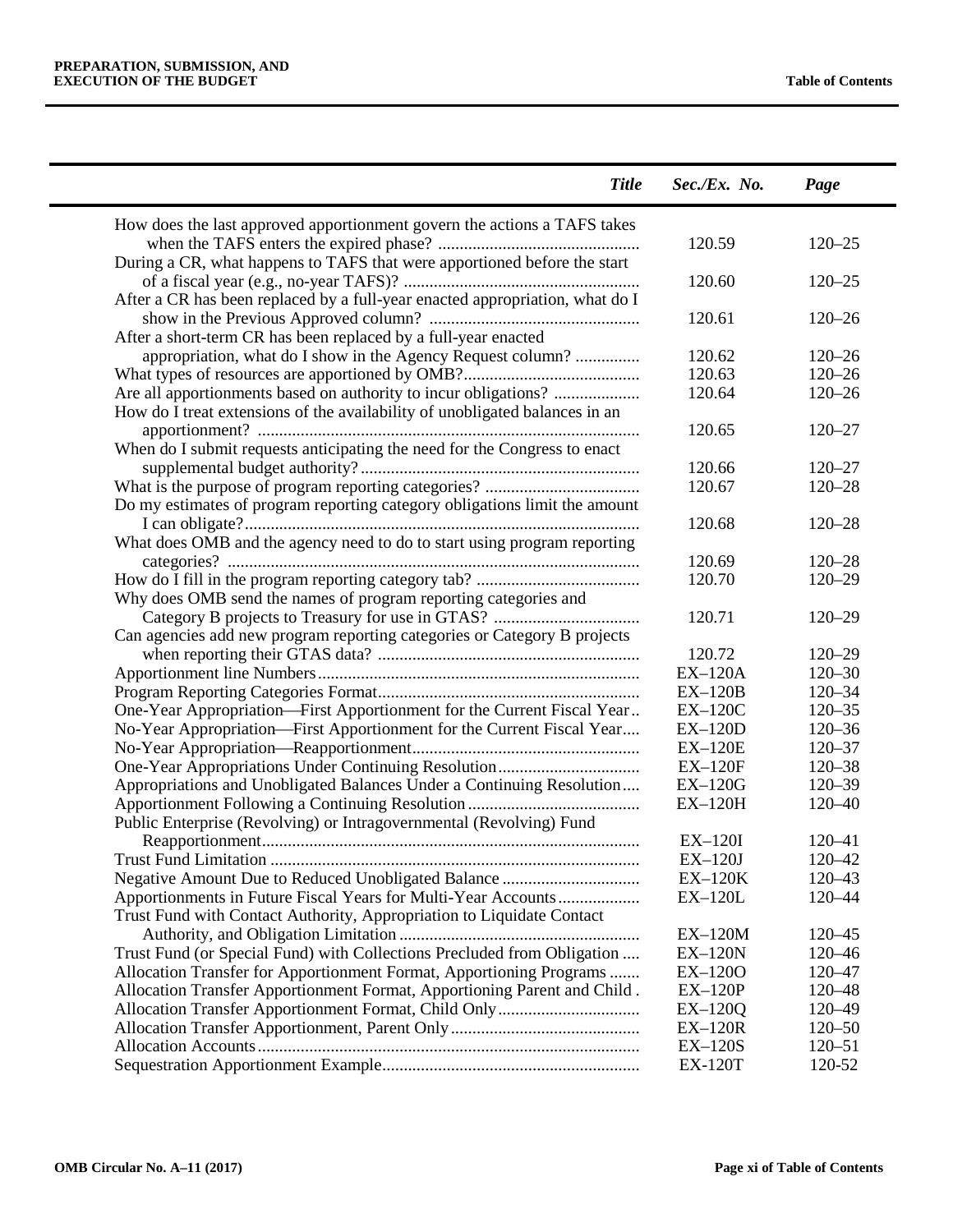|    | <b>Title</b>                                                                | $Sec./Ex.$ No. | Page      |
|----|-----------------------------------------------------------------------------|----------------|-----------|
|    |                                                                             |                |           |
|    | Section 123—Apportionments under continuing resolutions                     |                |           |
|    |                                                                             | 123.1          | $123 - 1$ |
|    | How do I determine the amount available for obligation under a continuing   |                |           |
|    |                                                                             | 123.2          | $123 - 1$ |
|    | What do I do if my account receives no funding in the House or Senate bill? | 123.3          | $123 - 2$ |
|    | Do the amounts made available for obligation remain available after a       |                |           |
|    |                                                                             | 123.4          | $123 - 2$ |
|    | Does the continuing resolution limit the purposes for which funds may be    |                |           |
|    |                                                                             | 123.5          | $123 - 3$ |
|    | Am I required to submit an account-specific apportionment request while I   |                |           |
|    |                                                                             | 123.6          | $123 - 3$ |
|    | When may I request that OMB issue an exception apportionment?               | 123.7          | $123 - 3$ |
|    | If I am funded by a short-term continuing resolution and have received an   |                |           |
|    | account-specific apportionment, will I have to submit an account-           |                |           |
|    | specific reapportionment requests for each extension of the CR?             | 123.8          | $123 - 4$ |
|    | Are my credit programs funded under a continuing resolution?                | 123.9          | $123 - 4$ |
|    | Do I have to request a warrant from Treasury while operating under a        |                |           |
|    |                                                                             | 123.10         | $123 - 4$ |
|    | Do I need to request a reapportionment after my full-year appropriation is  | 123.11         | $123 - 4$ |
|    | Will my full-year enacted appropriations cover obligations made during the  |                |           |
|    |                                                                             | 123.12         | $123 - 5$ |
|    | What if the full-year enacted appropriations subsequently provided less     |                |           |
|    | budget authority than obligations incurred under the CR?                    | 123.13         | $123 - 5$ |
|    | How to Calculate Amounts Available for Credit Programs under a              |                |           |
|    |                                                                             | $Ex-123$       | $123 - 7$ |
|    |                                                                             |                |           |
|    | Section 124—Agency operations in the absence of appropriations              |                |           |
|    | What types of actions may my agency conduct during a lapse in               |                |           |
|    |                                                                             | 124.1          | $124 - 1$ |
|    | What plans should my agency make in anticipation of a lapse in              |                |           |
|    |                                                                             | 124.2          | $124 - 2$ |
|    | When should my agency's shutdown plans be implemented?                      | 124.3          | $124 - 3$ |
| П. | <b>BUDGET EXECUTION REPORTS</b>                                             |                |           |
|    |                                                                             |                |           |
|    | Section 130–SF 133, Report on budget execution and budgetary resources      |                |           |
|    |                                                                             | 130.1          | $130 - 2$ |
|    |                                                                             | 130.2          | $130 - 2$ |
|    |                                                                             | 130.3          | $130 - 4$ |
|    |                                                                             | 130.4          | $130 - 4$ |
|    | How do I report obligations, and how are obligations shown on SF 133        |                |           |
|    |                                                                             | 130.5          | $130 - 4$ |
|    |                                                                             | 130.6          | $130 - 5$ |
|    |                                                                             | 130.7          | $130 - 6$ |
|    | What do I need to know about accounting adjustments under                   |                |           |
|    |                                                                             | 130.8          | $130 - 6$ |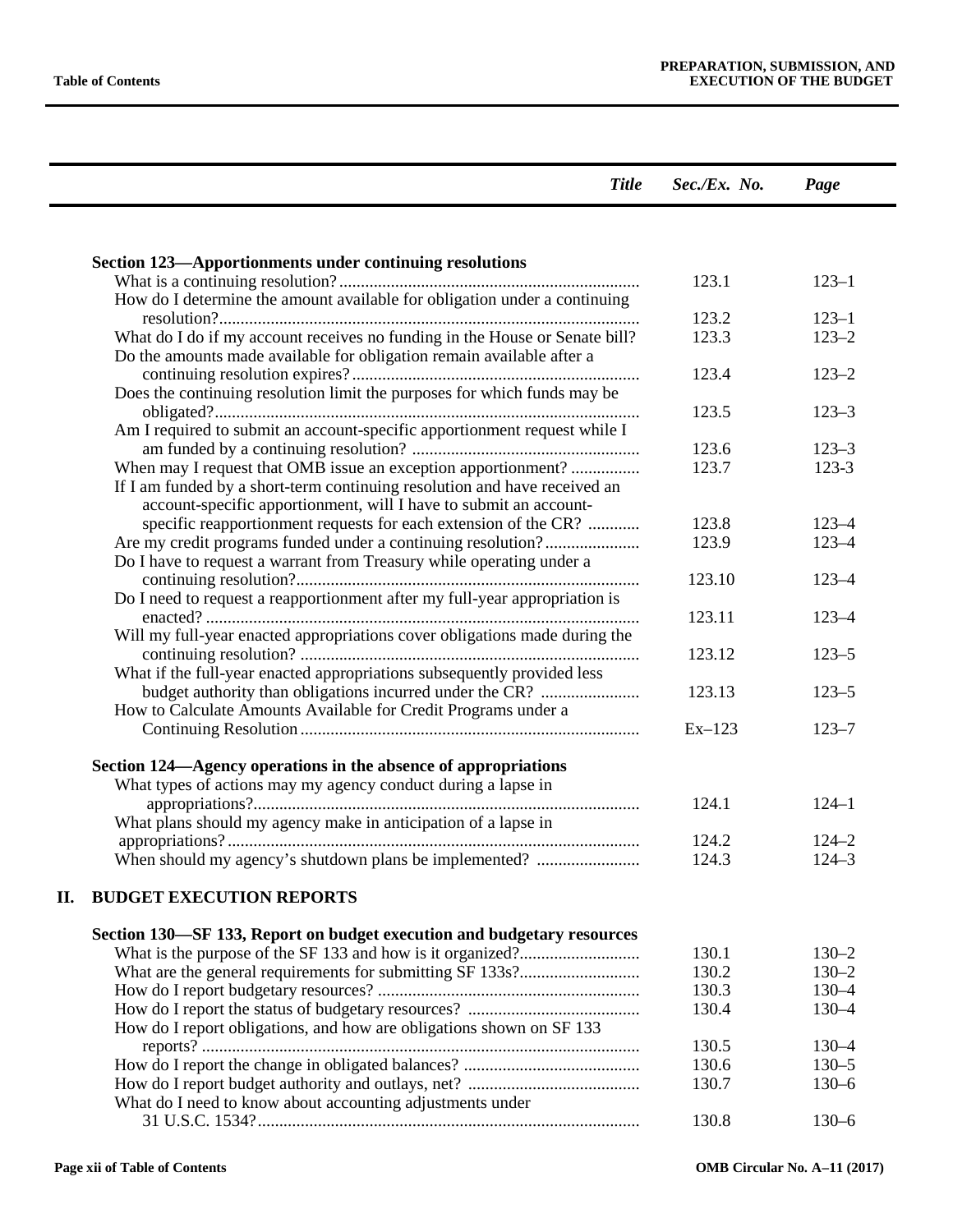$\blacksquare$ 

 $\overline{a}$ 

| <b>Title</b>                                                            | $Sec./Ex.$ No. | Page       |
|-------------------------------------------------------------------------|----------------|------------|
| How is reimbursable work with Federal agencies under the Economy        |                |            |
|                                                                         | 130.9          | $130 - 6$  |
|                                                                         | 130.10         | $130 - 9$  |
|                                                                         | 130.11         | $130 - 10$ |
| What must I do when I have extended disbursement authority?             | 130.12         | $130 - 11$ |
|                                                                         | 130.13         | $130 - 11$ |
|                                                                         | 130.14         | $130 - 12$ |
|                                                                         | 130.15         | $130 - 12$ |
|                                                                         | 130.16         | $130 - 13$ |
|                                                                         | 130.17         | $130 - 13$ |
|                                                                         | 130.18         | $130 - 14$ |
|                                                                         | 130.19         | $130 - 14$ |
|                                                                         | 130.20         | $130 - 15$ |
|                                                                         | $Ex-130A$      | $130 - 16$ |
| Annual Account with Reimbursements-September 30 report                  | $Ex-130B$      | $130 - 17$ |
|                                                                         | $Ex-130C$      | $130 - 18$ |
|                                                                         | $Ex-130D$      | $130 - 19$ |
| Public Enterprise (Revolving) or Intragovernmental (Revolving) Fund-    |                |            |
|                                                                         | $Ex-130E$      | $130 - 20$ |
|                                                                         | $Ex-130F$      | $130 - 21$ |
|                                                                         | $Ex-130G$      | $130 - 22$ |
|                                                                         | $Ex-130H$      | $130 - 23$ |
| Trust fund (or Special Fund) with Collections Precluded from Obligation | $Ex-130I$      | $130 - 24$ |
| Appropriation Reduced by Offsetting Collections and Receipts            | $Ex-130J$      | $130 - 25$ |
| Multi-year account, Temporary Sequestration of Spending Authority from  |                |            |
| Offsetting Collections and Availability in Subsequent Year              | $Ex-130K$      | $130 - 26$ |
| Refunds of Prior Fiscal Year Paid Obligations in Unexpired and Expired  |                |            |
| Treasury Appropriation Fund Symbols: Relationship between SF 133        |                |            |
|                                                                         | Ex-130L        | 130-27     |
| Unfunded Deficiencies: Relationship among Apportionment, SF 133 and     |                |            |
| Schedule P Where Deficiency Not Fully Funded in Year One                | Ex-130M        | 130-28     |
| <b>III. OTHER REPORTS</b>                                               |                |            |
| <b>Section 135-Procedures for monitoring Federal outlays</b>            |                |            |
|                                                                         | 135.1          | $135 - 1$  |
|                                                                         | 135.2          | $135 - 1$  |

|                                                                   | 1.3.2.2   | $1 - C$ C. I |
|-------------------------------------------------------------------|-----------|--------------|
|                                                                   | 135.3     | $135 - 2$    |
|                                                                   | 135.4     | $135 - 2$    |
|                                                                   | 135.5     | $135 - 4$    |
| What are the requirements for credit financing account reporting? | 135.6     | $135 - 5$    |
|                                                                   | 135.7     | $135 - 6$    |
| What are the responsibilities of OMB and the Treasury Department? | 135.8     | $135 - 7$    |
|                                                                   | 135.9     | $135 - 7$    |
|                                                                   | $Ex-135A$ | $135 - 9$    |
|                                                                   | $Ex-135B$ | $135 - 12$   |
|                                                                   | $Ex-135C$ | $135 - 14$   |
|                                                                   | $Ex-135D$ | $135 - 15$   |
|                                                                   | $Ex-135E$ | $135 - 16$   |
|                                                                   | $Ex-135F$ | $135 - 17$   |
|                                                                   |           |              |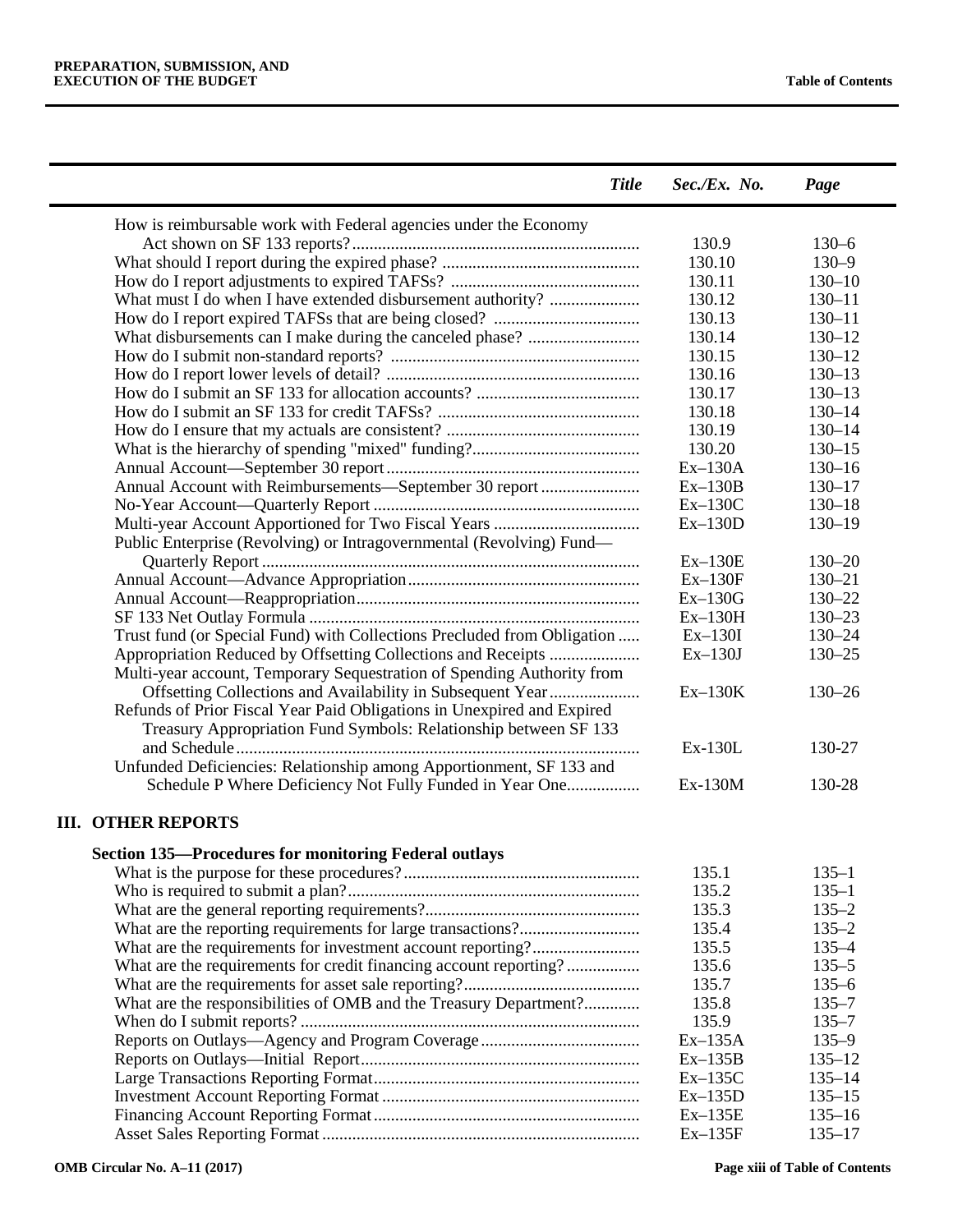| <b>Title</b>                                                                                                                                   | $Sec./Ex.$ No. | Page       |
|------------------------------------------------------------------------------------------------------------------------------------------------|----------------|------------|
|                                                                                                                                                |                |            |
| <b>Section 140–Reports on unvouchered expenditures</b>                                                                                         |                |            |
|                                                                                                                                                | 140.1          | $140 - 1$  |
|                                                                                                                                                | 140.2          | $140 - 1$  |
|                                                                                                                                                | 140.3          | $140 - 1$  |
|                                                                                                                                                | 140.4          | $140 - 1$  |
|                                                                                                                                                | 140.5          | $140 - 2$  |
|                                                                                                                                                | $Ex-140$       | $140 - 3$  |
| <b>Section 145—Requirements for reporting Antideficiency Act violations</b>                                                                    |                |            |
|                                                                                                                                                | 145.1          | $145 - 1$  |
|                                                                                                                                                | 145.2          | $145 - 2$  |
| How do the requirements for reporting violations differ for credit programs?                                                                   | 145.3          | $145 - 3$  |
| Do the requirements for reporting violations differ for revolving funds?<br>Do the requirements for reporting violations differ for closed and | 145.4          | $145 - 4$  |
|                                                                                                                                                | 145.5          | $145 - 4$  |
|                                                                                                                                                | 145.6          | $145 - 4$  |
|                                                                                                                                                | 145.7          | $145 - 4$  |
|                                                                                                                                                | 145.8          | $145 - 5$  |
|                                                                                                                                                | 145.9          | $145 - 6$  |
| When do I need to request (and obtain) an appropriation in order to liquidate                                                                  |                |            |
| an obligation that was a violation of the Antideficiency Act?                                                                                  | 145.10         | $145 - 6$  |
|                                                                                                                                                | $Ex-145A$      | $145 - 8$  |
|                                                                                                                                                | $Ex-145B$      | $145 - 9$  |
| Section 150—Administrative control of funds                                                                                                    |                |            |
|                                                                                                                                                | 150.1          | $150 - 1$  |
|                                                                                                                                                | 150.2          | $150 - 1$  |
| What is the relationship between my agency's internal controls and                                                                             |                |            |
|                                                                                                                                                | 150.3          | $150 - 1$  |
| What is the relationship between my agency's financial management                                                                              |                |            |
|                                                                                                                                                | 150.4          | $150 - 2$  |
| What is the U.S. Standard General Ledger (USSGL) and how does it relate                                                                        |                |            |
|                                                                                                                                                | 150.5          | $150 - 2$  |
| What are Federal Financial Management Systems requirements and how                                                                             |                |            |
|                                                                                                                                                | 150.6          | $150 - 3$  |
| When and how should I get OMB approval of my agency's fund control                                                                             |                |            |
|                                                                                                                                                | 150.7          | $150 - 3$  |
| <b>PART 5-FEDERAL CREDIT</b>                                                                                                                   |                |            |
| <b>Section 185—Federal credit</b>                                                                                                              |                |            |
|                                                                                                                                                | 185.1          | $185 - 3$  |
|                                                                                                                                                | 185.2          | $185 - 4$  |
|                                                                                                                                                | 185.3          | $185 - 5$  |
| Are there special requirements for reporting Antideficiency Act                                                                                |                |            |
|                                                                                                                                                | 185.4          | $185 - 13$ |
|                                                                                                                                                | 185.5          | $185 - 12$ |
|                                                                                                                                                | 185.6          |            |
|                                                                                                                                                |                | $185 - 16$ |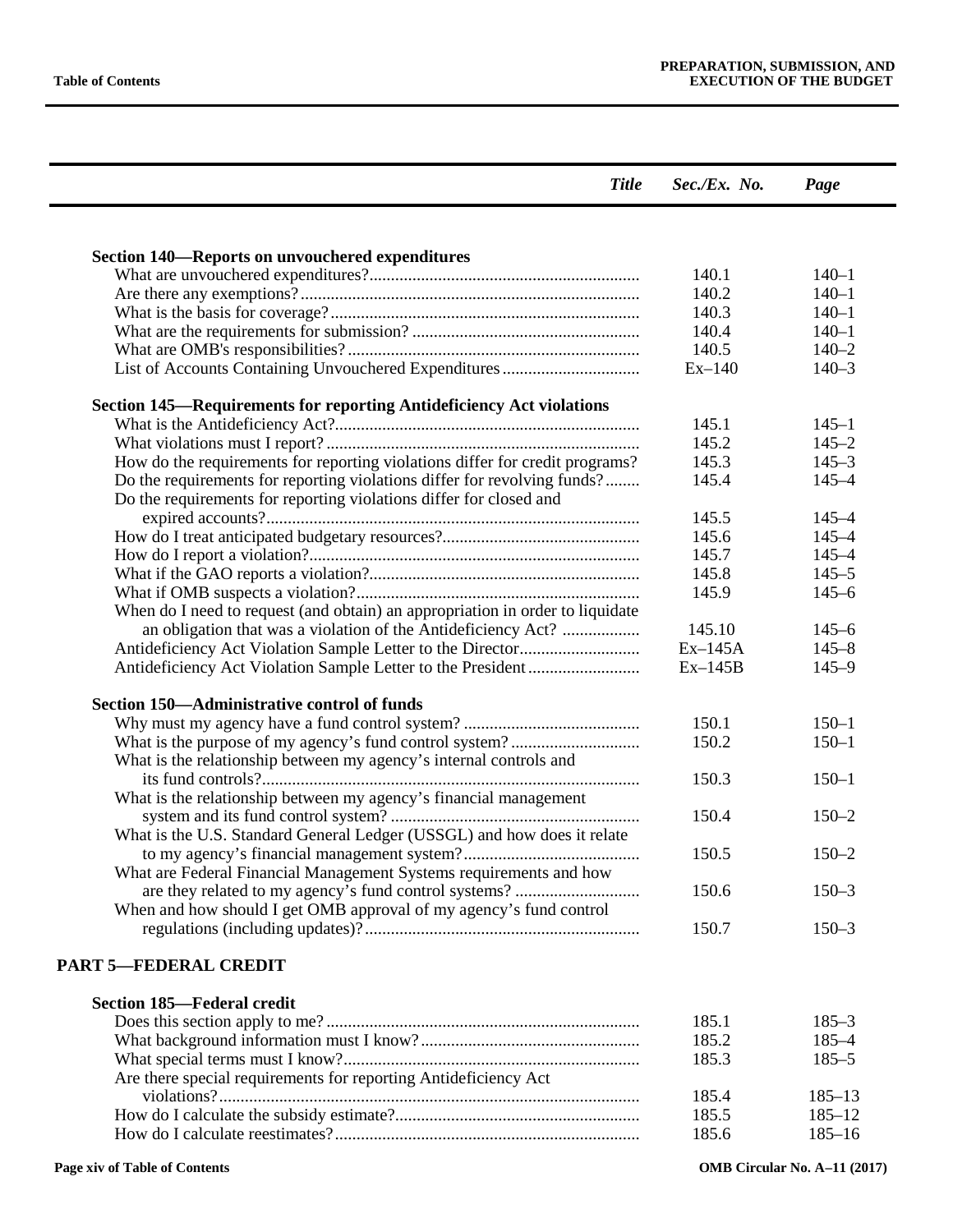| <b>Title</b>                                                                                                                                | Sec./Ex. No. | Page       |
|---------------------------------------------------------------------------------------------------------------------------------------------|--------------|------------|
|                                                                                                                                             | 185.7        | $185 - 20$ |
|                                                                                                                                             | 185.8        | $185 - 25$ |
| What are the budget formulation reporting requirements for credit                                                                           |              |            |
|                                                                                                                                             | 185.9        | $185 - 27$ |
|                                                                                                                                             | 185.10       | $185 - 28$ |
|                                                                                                                                             | 185.11       | 185-34     |
|                                                                                                                                             | 185.12       | 185-42     |
|                                                                                                                                             | 185.13       | 185-42     |
|                                                                                                                                             | 185.14       | 185-42     |
|                                                                                                                                             | 185.15       | 185-42     |
|                                                                                                                                             | 185.16       | 185-43     |
| Do amounts for an upward reestimate (and the interest on reestimate)                                                                        |              |            |
|                                                                                                                                             | 185.17       | 185-44     |
| Do amounts for a downward reestimate (and the interest on reestimate)                                                                       |              |            |
|                                                                                                                                             | 185.18       | 185-44     |
|                                                                                                                                             | 185.19       | 185-44     |
| Do amounts for interest payments to Treasury need to be apportioned?                                                                        |              |            |
| Do amounts for transfers of unobligated balances to the general fund or debt                                                                |              |            |
|                                                                                                                                             | 185.20       | 185-45     |
|                                                                                                                                             | 185.21       | 185-45     |
|                                                                                                                                             | 185.22       | 185-45     |
|                                                                                                                                             | 185.23       | 185-45     |
| How do I calculate the initial subsidy cost estimate for execution?<br>What transactions do I report when the Government incurs direct loan | 185.24       | 185-46     |
|                                                                                                                                             | 185.25       | 185-46     |
| What transactions do I report when the Government disburses a direct loan                                                                   |              |            |
|                                                                                                                                             | 185.26       | 185-47     |
|                                                                                                                                             | 185.27       | 185-48     |
| What transactions do I report when a guaranteed loan defaults?                                                                              | 185.28       | 185-49     |
| What should I do with unobligated balances in the liquidating account?                                                                      | 185.29       | 185-49     |
| How do I report modifications of post-1991 direct loans and loan                                                                            |              |            |
|                                                                                                                                             | 185.30       | $185 - 50$ |
| How do I report modifications of pre-1992 direct loans and loan                                                                             |              |            |
|                                                                                                                                             | 185.31       | $185 - 50$ |
|                                                                                                                                             | 185.32       | $185 - 51$ |
|                                                                                                                                             | 185.33       | $185 - 52$ |
|                                                                                                                                             | 185.34       | $185 - 53$ |
|                                                                                                                                             | 185.35       | 185-53     |
| What interest rate do I use to calculate interest expense and income?                                                                       | 185.36       | 185-53     |
| What are the interest expense requirements for amounts treated as lending to                                                                |              |            |
|                                                                                                                                             | 185.37       | $185 - 53$ |
| Program Account, Program and Financing Schedule (Schedule P)                                                                                | $Ex-185A$    | 185-54     |
| Program Account, Summary of Loan Levels and Subsidy Data                                                                                    | $Ex-185B$    | $185 - 55$ |
| Direct Loan Financing Account, Program and Financing Schedule                                                                               |              |            |
|                                                                                                                                             | $Ex-185C$    | $185 - 56$ |
| Direct Loan Financing Account, Status of Direct Loans (Schedule G)                                                                          | $Ex-185D$    | $185 - 57$ |
|                                                                                                                                             | $Ex-185E$    | 185-58     |
| Guaranteed Loan Financing Account, Program and Financing Schedule                                                                           |              |            |
|                                                                                                                                             | $Ex-185F$    | 185-59     |
|                                                                                                                                             |              |            |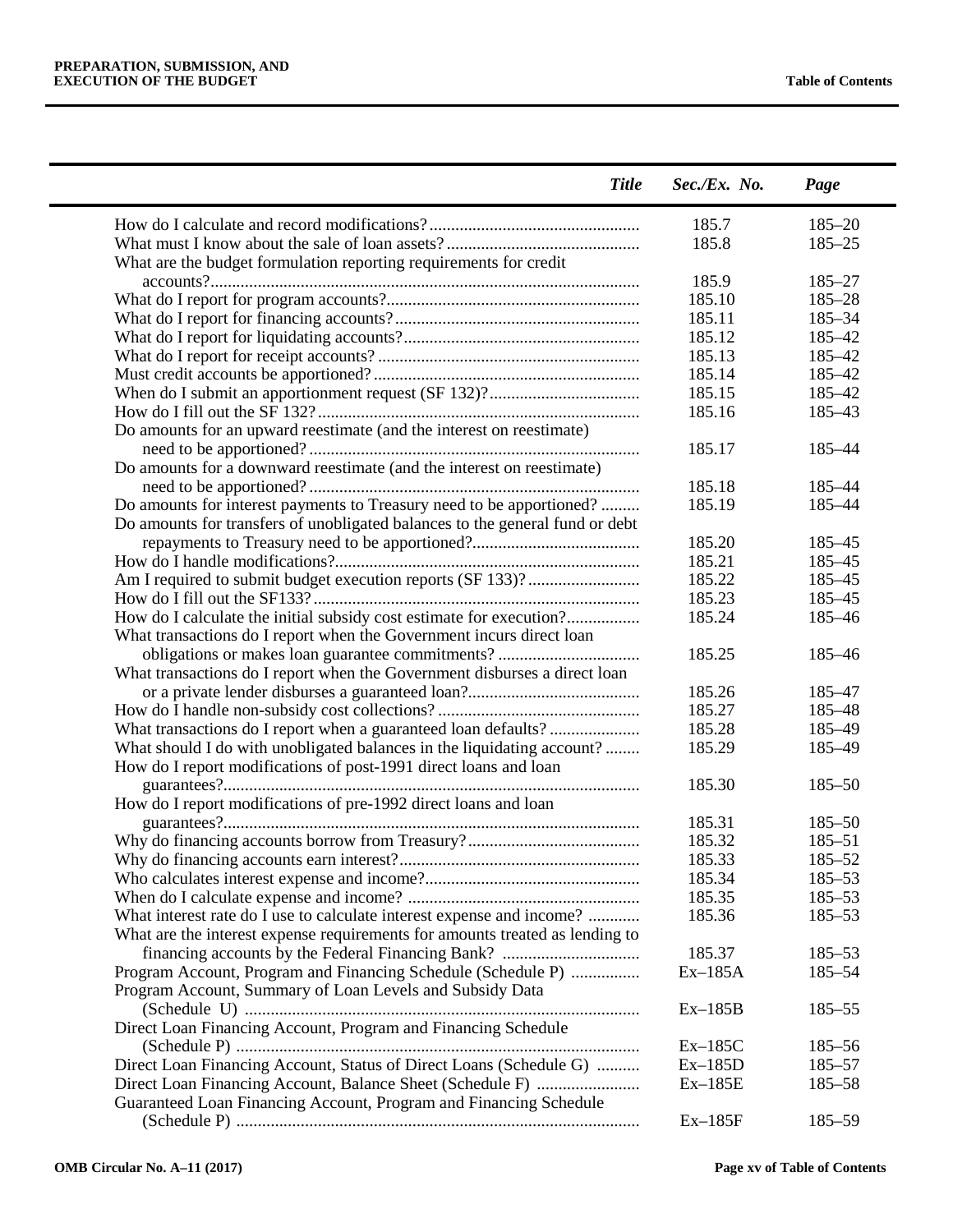| <b>Title</b>                                                            | $Sec./Ex.$ No. | Page       |
|-------------------------------------------------------------------------|----------------|------------|
| Guaranteed Loan Financing Account, Status of Guaranteed Loans           |                |            |
|                                                                         | $Ex-185G$      | $185 - 60$ |
| Guaranteed Loan Financing Account, Balance Sheet (Schedule F)           | $Ex-185H$      | $185 - 61$ |
| Liquidating Account Program and Financing Schedule (Schedule P)         | $Ex-185I$      | $185 - 62$ |
|                                                                         | $Ex-185J$      | $185 - 63$ |
| Liquidating Account, Status of Guaranteed Loans (Schedule H)            | $Ex-185K$      | $185 - 64$ |
|                                                                         | $Ex-185L$      | $185 - 65$ |
|                                                                         | $Ex-185M$      | $185 - 66$ |
|                                                                         | $Ex-185N$      | $185 - 67$ |
|                                                                         | $Ex-185O$      | $185 - 68$ |
| Initial Apportionment, Guaranteed Loan Financing Account                | $Ex-185P$      | $185 - 69$ |
|                                                                         | $Ex-185Q$      | $185 - 70$ |
| Reapportionment for Upward Reestimate, Program Account                  | $Ex-185R$      | $185 - 71$ |
| Reapportionment for Downward Resstimate, Direct Loan Financing          |                |            |
|                                                                         | $Ex-185S$      | $185 - 72$ |
|                                                                         | $Ex-185T$      | $185 - 73$ |
| End of First Quarter-Program Account Report on Budget Execution         | $Ex-185U$      | 185-74     |
| End of First Quarter-Direct Loan Financing Account Report on Budget     |                |            |
|                                                                         | $Ex-185V$      | $185 - 75$ |
| End of First Quarter-Guaranteed Loan Financing Account Report on Budget |                |            |
|                                                                         | $Ex-185W$      | $185 - 76$ |
| End of Fiscal Year: Program Account Report on Budget Execution          | $Ex-185X$      | $185 - 77$ |
| End of Fiscal Year-Direct Loan Financing Account Report on Budget       |                |            |
|                                                                         | $Ex-185Y$      | 185–78     |
| End of Fiscal Year-Guaranteed Loan Financing Account Report on Budget   |                |            |
|                                                                         | $Ex-185Z$      | 185–79     |
|                                                                         |                |            |

## **PART 6—STRATEGIC PLANS, ANNUAL PERFORMANCE PLANS, PERFORMANCE REVIEWS, AND ANNUAL PROGRAM PERFORMANCE REPORTS**

| <b>Section 200—Overview of the Federal Performance Framework</b>             |        |           |
|------------------------------------------------------------------------------|--------|-----------|
|                                                                              | 200.1  | $200 - 1$ |
| What other laws or policies are relevant to Part 6 of OMB Circular A–11?     | 200.2  | $200 - 2$ |
| Our agency is subject to special laws or other governing regulations related |        |           |
|                                                                              | 200.3  | $200 - 3$ |
|                                                                              | 200.4  | $200 - 3$ |
| What are agencies, their managers and their employees accountable for with   |        |           |
|                                                                              | 200.5  | $200 - 4$ |
| How does the GPRA Modernization Act affect the roles and responsibilities    |        |           |
|                                                                              | 200.6  | $200 - 5$ |
| How does the agency designate the Chief Operating Officer (COO) and the      |        |           |
| Performance Improvement Officer (PIO) and notify OMB of the                  |        |           |
|                                                                              | 200.7  | $200 - 5$ |
| Does an agency have to name an acting COO or acting PIO if the position is   |        |           |
|                                                                              | 200.8  | $200 - 6$ |
|                                                                              | 200.9  | $200 - 6$ |
|                                                                              | 200.10 | $200 - 6$ |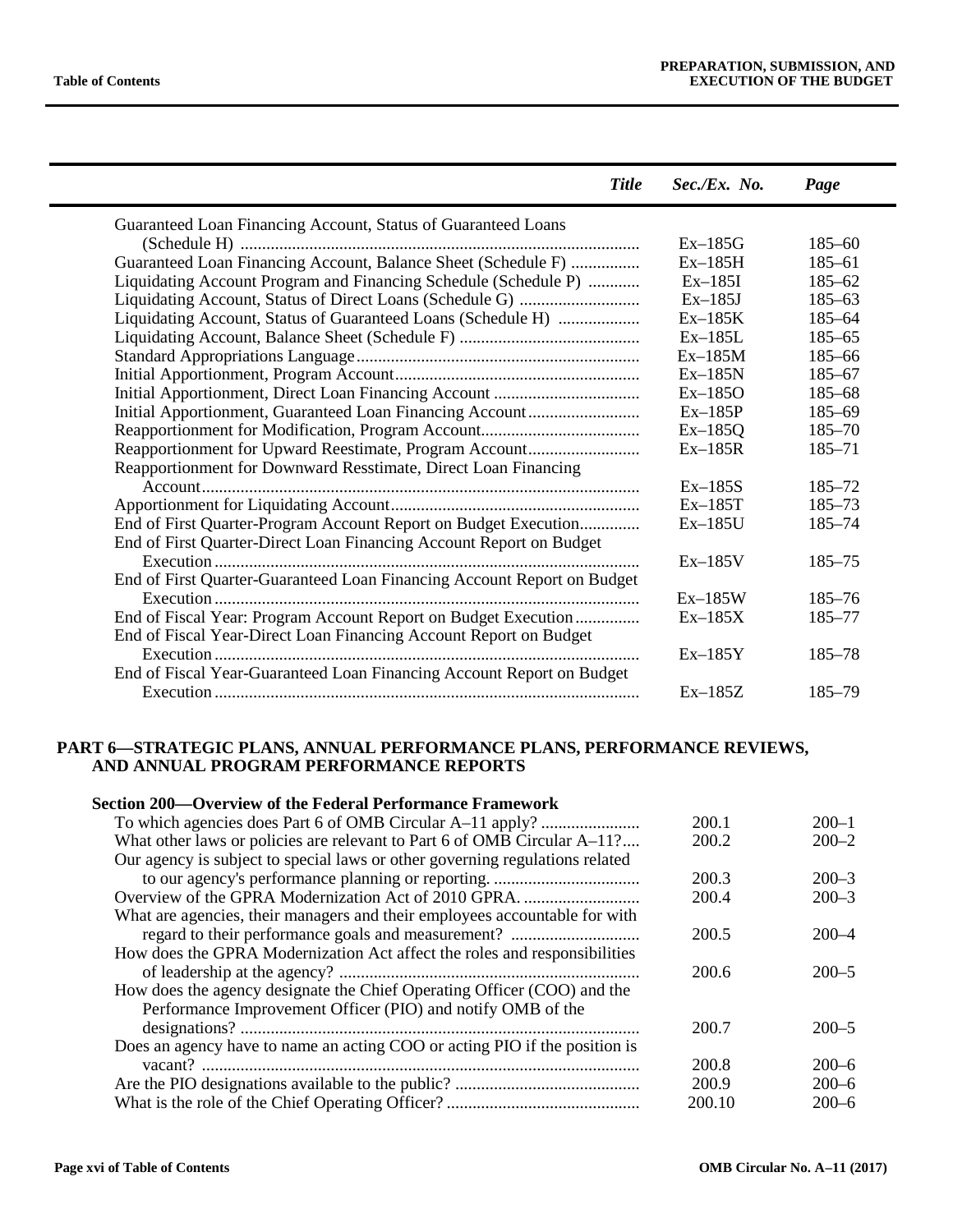| <b>Title</b>                                                              | Sec./Ex. No. | Page       |
|---------------------------------------------------------------------------|--------------|------------|
| Why is COO leadership engagement important to performance                 |              |            |
|                                                                           | 200.11       | $200 - 7$  |
|                                                                           | 200.12       | $200 - 8$  |
|                                                                           | 200.13       | $200 - 9$  |
| What is the role of the Chief Human Capital Officer (CHCO)?               | 200.14       | $200 - 9$  |
|                                                                           | 200.15       | $200 - 11$ |
|                                                                           | 200.16       | $200 - 11$ |
|                                                                           | 200.17       | $200 - 11$ |
| What is the role of the Performance Improvement Council (PIC)?            | 200.18       | $200 - 11$ |
|                                                                           | 200.19       | $200 - 12$ |
|                                                                           | 200.20       | $200 - 12$ |
|                                                                           | 200.21       | $200 - 13$ |
|                                                                           | 200.22       | $200 - 21$ |
|                                                                           | 200.23       | $200 - 22$ |
| <b>Section 210-Performance and Public Reporting</b>                       |              |            |
|                                                                           | 210.1        | $210 - 1$  |
|                                                                           | 210.2        | $210 - 1$  |
|                                                                           | 210.3        | $210 - 2$  |
| How does the Presidential transition year affect the information that is  |              |            |
|                                                                           | 210.4        | $210 - 2$  |
|                                                                           |              |            |
| How are agency-specific plans and reports made available to the public on |              |            |
|                                                                           | 210.5        | $210 - 2$  |
| What information will agencies publish to Performance.gov this year?      | 210.6        | $210 - 3$  |
| May agencies publish their performance plans and reports in print?        | 210.7        | $210 - 3$  |
| Will agencies be required to update performance information on            |              |            |
|                                                                           | 210.8        | $210 - 4$  |
| Content for Strategic Plans, Annual Performance Plans, Annual             |              |            |
|                                                                           | 210.9        | $210 - 4$  |
| Section 220–Cross-Agency Priority Goals and Federal Performance Plan      |              |            |
|                                                                           | 220.1        | $220 - 1$  |
|                                                                           | 220.2        | $220 - 1$  |
|                                                                           | 220.3        | $220 - 1$  |
| When are CAP Goals established and what time period do they span?         | 220.4        | $220 - 2$  |
|                                                                           | 220.5        | $220 - 2$  |
| How does OMB engage with Congress and other partners in setting           |              |            |
|                                                                           | 220.6        | $220 - 2$  |
|                                                                           | 220.7        | $220 - 2$  |
| How should agencies address CAP Goals in the agency Strategic Plan or     |              |            |
| Annual Performance Plan or Annual Performance Report?                     | 220.8        | $220 - 3$  |
|                                                                           | 220.9        | $220 - 3$  |
|                                                                           | 220.10       | $220 - 4$  |
|                                                                           | 220.11       | $220 - 4$  |
| <b>Section 230-Agency Strategic Planning</b>                              |              |            |
|                                                                           | 230.1        | $230 - 1$  |
|                                                                           | 230.2        | $230 - 2$  |
|                                                                           | 230.3        | $230 - 3$  |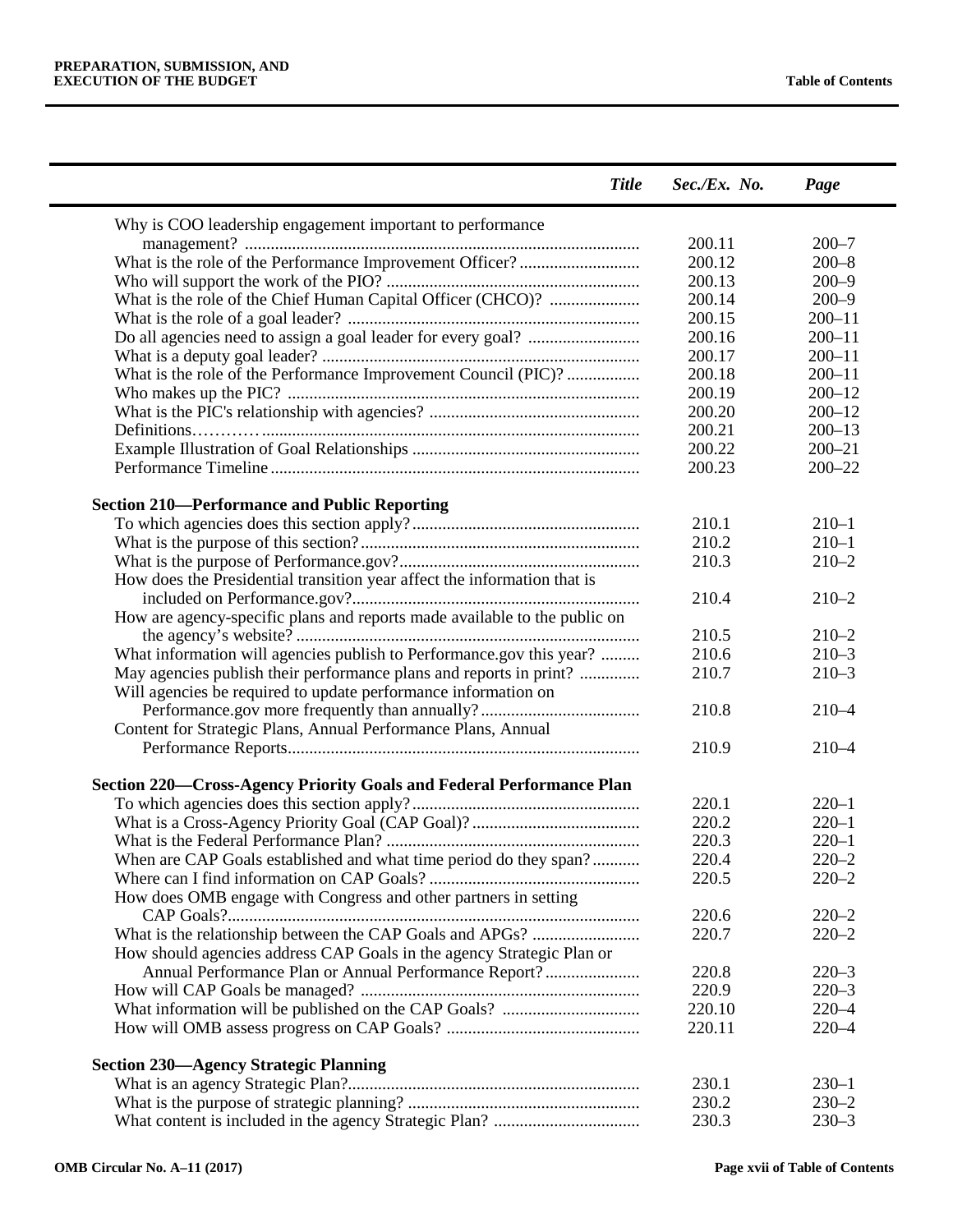| <b>Title</b>                                                                                                                               | Sec./Ex. No. | Page      |
|--------------------------------------------------------------------------------------------------------------------------------------------|--------------|-----------|
| What timeframes must be established for achieving strategic goals                                                                          |              |           |
|                                                                                                                                            | 230.4        | $230 - 3$ |
| How does development of the Fiscal Year 2019 Annual Performance Plan                                                                       |              |           |
|                                                                                                                                            | 230.5        | 230-3     |
| When must agencies next update their Strategic Plan according to the                                                                       |              |           |
| GPRA Modernization Act and what is the timeline for Strategic Plan                                                                         |              |           |
|                                                                                                                                            | 230.6        | 230-4     |
|                                                                                                                                            | 230.7        | 230-4     |
|                                                                                                                                            | 230.8        | 230-5     |
| Must the agency's strategic objectives be comprehensive, reflecting the                                                                    |              |           |
|                                                                                                                                            | 230.9        | 230-7     |
| Are agencies required to set management-focused objectives addressing                                                                      |              |           |
| management functions such as financial management, acquisition,                                                                            |              |           |
|                                                                                                                                            | 230.10       | $230 - 8$ |
|                                                                                                                                            | 230.11       | $230 - 8$ |
| Are agencies required to address the agency specific contributions to Cross-                                                               |              |           |
|                                                                                                                                            | 230.12       | 230-9     |
| Who should prepare the agency strategic goals and objectives?                                                                              | 230.13       | 230-9     |
| What is the timeline for agencies to develop and obtain input from OMB on                                                                  |              |           |
|                                                                                                                                            | 230.14       | 230-9     |
|                                                                                                                                            | 230.15       | 230-10    |
| What input should agencies solicit outside the Executive Branch in the                                                                     |              |           |
|                                                                                                                                            | 230.16       | 230-11    |
| Can an agency consult with other agencies within the Executive Branch in                                                                   |              |           |
|                                                                                                                                            | 230.17       | 230-11    |
| How should agencies publish Strategic Plans and deliver them to Congress?.                                                                 | 230.18       | 230-11    |
| Can Strategic Plans be updated in the interim, before the end of the four-                                                                 |              |           |
|                                                                                                                                            | 230.19       | 230-12    |
| How should interim updates be communicated or published?                                                                                   | 230.20       | 230-12    |
| <b>Section 240—Annual Performance Planning</b>                                                                                             |              |           |
|                                                                                                                                            | 240.1        | $240-1$   |
|                                                                                                                                            | 240.2        | $240 - 1$ |
| How does the Annual Performance Plan relate to the Strategic Plan?<br>What is the relationship between the Annual Performance Plan, Annual | 240.3        | $240 - 2$ |
| Performance Report and Congressional Budget Justification?<br>Does the Agency Annual Performance incorporate the Cross-Agency              | 240.4        | $240 - 2$ |
|                                                                                                                                            | 240.5        | $240 - 2$ |
| How will agencies be expected to link resources to the performance plan this                                                               |              |           |
| year?                                                                                                                                      | 240.6        | $240 - 2$ |
| What content should be included in the Annual Performance Plan and how                                                                     | 240.7        | $240 - 3$ |
| How should agencies report performance improvement actions for items                                                                       |              |           |
| identified as major management challenges in the Annual Performance                                                                        |              |           |
| Plan?                                                                                                                                      | 240.8        | $240 - 3$ |
| What are data of "significant value?" What attributes and dimensions                                                                       |              |           |
| should agencies consider when selecting and gathering data to improve                                                                      | 240.9        | 240-3     |
|                                                                                                                                            |              |           |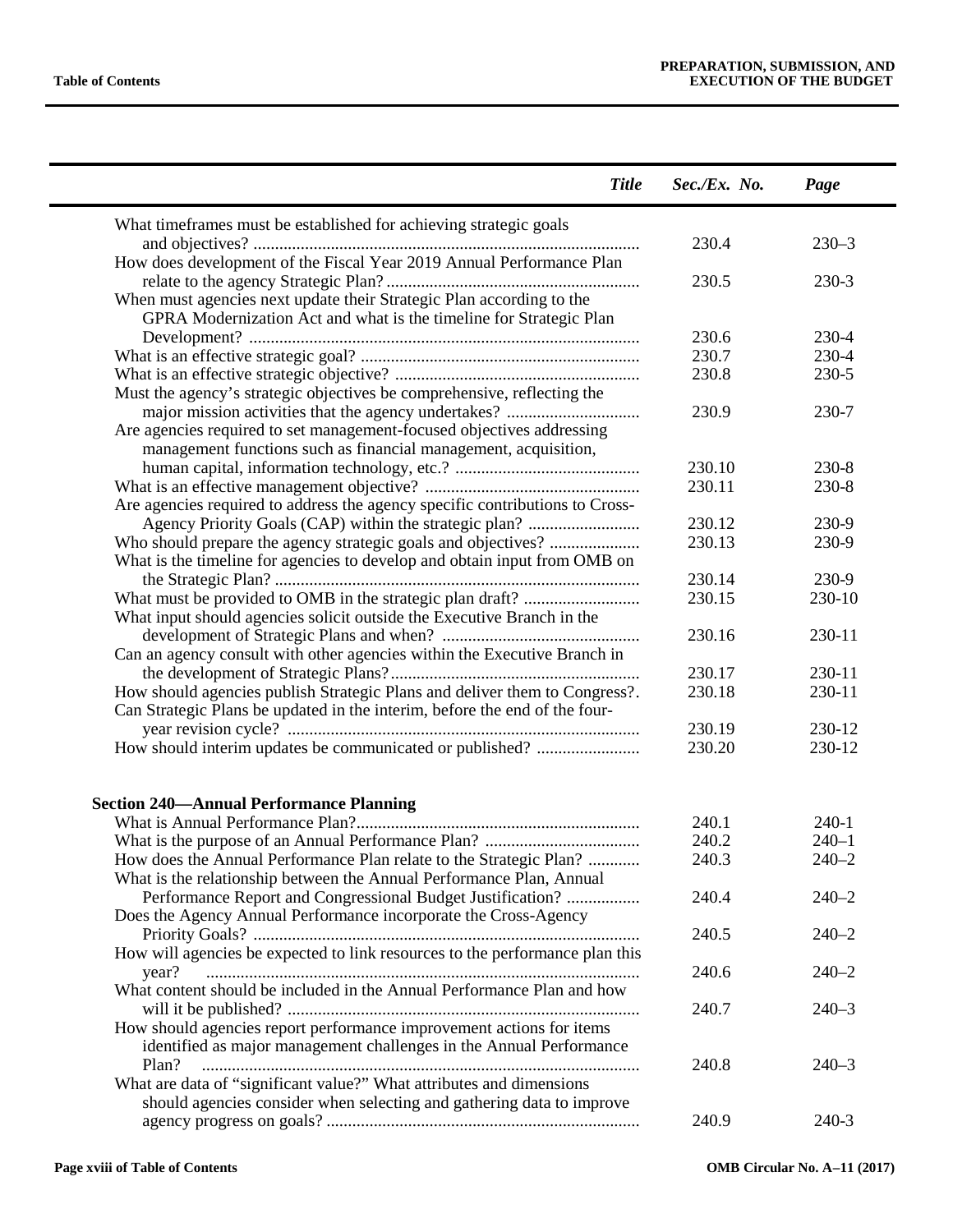| <b>Title</b>                                                              | $Sec./Ex.$ No. | Page      |
|---------------------------------------------------------------------------|----------------|-----------|
| What kind of evidence is considered appropriate for use in managing       |                |           |
|                                                                           | 240.10         | $240 - 5$ |
| What can be used to drive performance in areas where quantifiable         | 240.11         | $240 - 5$ |
| How should evidence, aside from performance goals and indicators, be      |                | $240 - 6$ |
| What is required by the GPRA Modernization Act on lower-priority          | 240.12         |           |
|                                                                           | 240.13         | $240 - 6$ |
| How should agencies prepare and publish the lower-priority program        | 240.14         | $240 - 6$ |
| What criteria should agencies used when selecting their lower-priority    |                |           |
| The GPRA Modernization Act requires each agency to make available on      | 240.15         | $240 - 6$ |
| the web an update on agency performance. How and when will                |                |           |
|                                                                           | 240.16         | $240 - 7$ |
| How does the Annual Performance Plan relate to the agency's enterprise    | 240.17         | $240 - 7$ |
|                                                                           |                |           |
| <b>Section 250—Agency Priority Goals</b>                                  | 250.1          | $250 - 1$ |
|                                                                           | 250.2          | $250 - 2$ |
| What primary criteria must agencies use in their setting Agency Priority  |                |           |
| What additional criteria should agencies consider when developing Agency  | 250.3          | $250 - 2$ |
|                                                                           | 250.4          | $250 - 3$ |
|                                                                           | 250.5          | $250 - 3$ |
| For what purpose will OMB review selection of the Agency Priority Goals?  | 250.6          | $250 - 4$ |
|                                                                           | 250.7          | $250 - 4$ |
|                                                                           | 250.8          | $250 - 4$ |
| What is the relationship of Agency Priority Goals to the agency Strategic |                |           |
| Plan, Annual Performance Plan and Annual Performance Report?              | 250.9          | $250 - 4$ |
| What happens to the old Agency Priority Goals after the two-year          |                |           |
| performance period has ended and a new set of Agency Priority Goals       |                |           |
|                                                                           | 250.10         | $250 - 4$ |
| What is the relationship between Agency Priority Goals and the FY 2017    |                |           |
| What is the relationship of FY 2018-2019 APGs to reform proposals being   | 250.11         | $250 - 5$ |
| developed as part of Agency Reform Plans required by OMB                  |                |           |
| Memorandum M-17-22, Comprehensive Plan for Reforming the Federal          |                |           |
| Government and Reducing the Federal Civilian Workforce?                   | 250.12         | $250 - 5$ |
|                                                                           | 250.13         | $250 - 5$ |
| Are agencies required to include specific quantitative targets within the |                |           |
|                                                                           | 250.14         | $250 - 5$ |
| Do all Agency Priority Goals (APGs) have to relate to a Cross-Agency      | 250.15         | $250 - 6$ |
| When should agencies begin developing FYs 2018-2019 Agency Priority       |                |           |
|                                                                           | 250.16         | $250 - 6$ |
| How much external stakeholder engagement is expected in Agency Priority   |                |           |
|                                                                           | 250.17         | $250 - 6$ |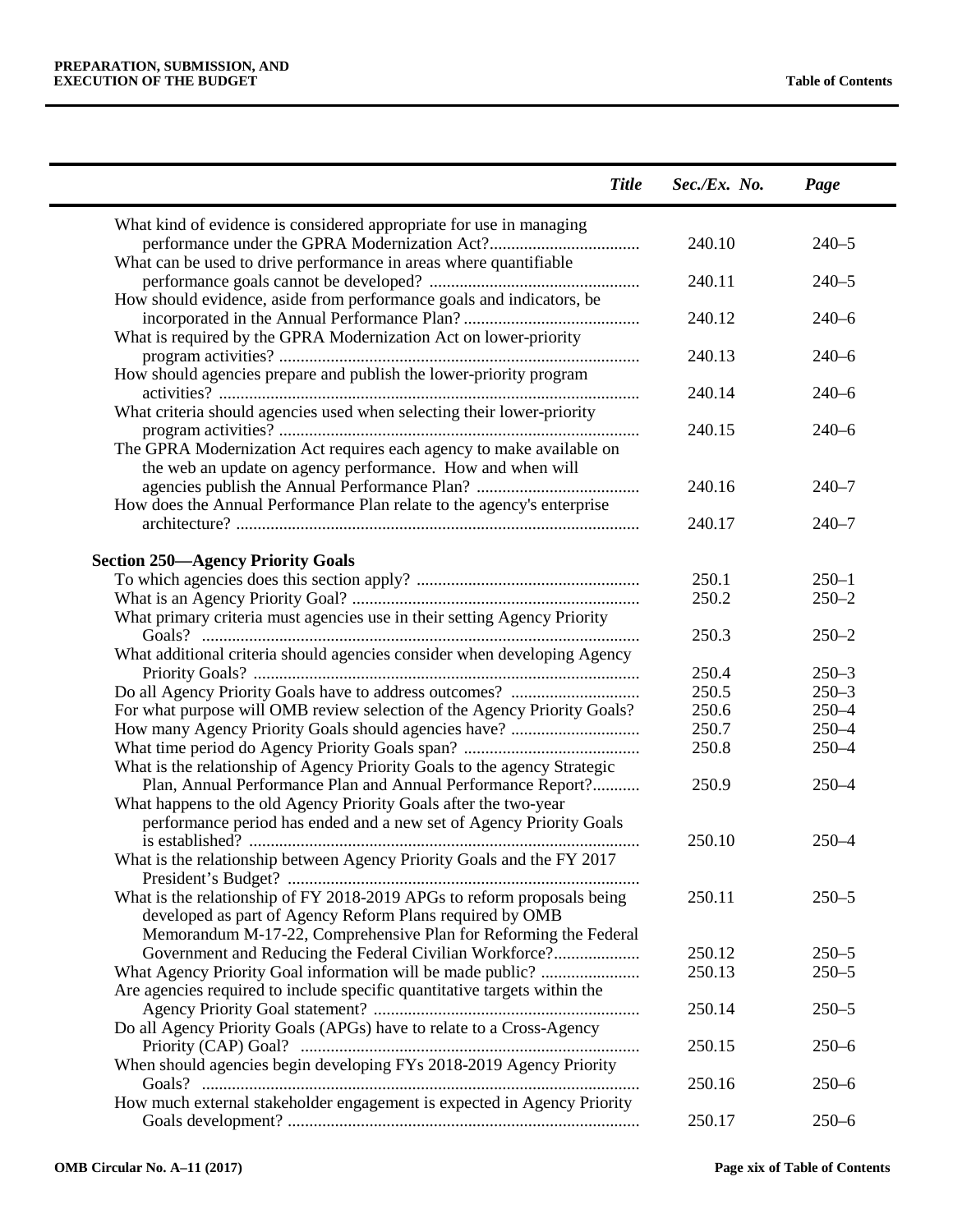| How should agencies engage Congress in the Agency Priority Goals<br>$250 - 18$<br>Can Agency Priority Goals be changed after they have been approved and<br>250.19<br><b>Section 260—Annual Performance Reporting</b><br>260.1<br>$260 - 1$<br>The GPRA Modernization Act requires "more frequent updates of actual<br>performance on indicators that provide data of significant value to the<br>Government, Congress, or program partners at a reasonable level of<br>administrative burden." How will agencies meet this requirement?<br>260.2<br>$260 - 1$<br>The GPRA Modernization Act requires each agency to make available on<br>the website of the agency an update on agency performance. When are<br>agencies required to publish the Annual Performance Report?<br>260.3<br>$260 - 2$<br>How are agencies expected to work with OMB or Congress in the<br>260.4<br>$260 - 2$<br>How do agencies deliver the report to the President, Congress and the<br>260.5<br>$260 - 2$<br>Should agencies consolidate the Annual Performance Report with the<br>260.6<br>$260 - 3$<br>What information should the FY 2017 Annual Performance Report contain?<br>260.7<br>$260 - 3$<br>260.8<br>$260 - 4$<br>260.9<br>$260 - 4$<br>Assessing the completeness, reliability and quality of performance data<br>270.1<br>$270 - 2$<br>270.2<br>$270 - 2$<br>What is the purpose of frequent data-driven performance reviews?<br>270.3<br>$270 - 3$<br>270.4<br>What frequent data-driven performance reviews are required?<br>270.5<br>How should frequent data-driven performance reviews be conducted?<br>Can frequent, data-driven performance reviews be conducted through<br>270.6<br>What information from the frequent data-driven performance reviews must<br>270.7<br>What reviews are required on an annual basis for agency strategic<br>270.8<br>270.9<br>270.10<br>What methodology should agencies use to conduct strategic reviews?<br>270.11<br>270.12<br>How should agencies approach the categorization of progress on strategic<br>objectives of the previous Administration (e.g., FYs 2014-2018 agency<br>270.13<br>270-8<br>What information will be published from the 2017 strategic reviews?<br>270.14<br>$270 - 9$<br>How should agencies categorize progress on each strategic objective for the<br>270.15<br>270-9<br>What will agencies do to improve progress on strategic objectives?<br>270.16 | <b>Title</b>                                         | Sec./Ex. No. | Page             |
|-------------------------------------------------------------------------------------------------------------------------------------------------------------------------------------------------------------------------------------------------------------------------------------------------------------------------------------------------------------------------------------------------------------------------------------------------------------------------------------------------------------------------------------------------------------------------------------------------------------------------------------------------------------------------------------------------------------------------------------------------------------------------------------------------------------------------------------------------------------------------------------------------------------------------------------------------------------------------------------------------------------------------------------------------------------------------------------------------------------------------------------------------------------------------------------------------------------------------------------------------------------------------------------------------------------------------------------------------------------------------------------------------------------------------------------------------------------------------------------------------------------------------------------------------------------------------------------------------------------------------------------------------------------------------------------------------------------------------------------------------------------------------------------------------------------------------------------------------------------------------------------------------------------------------------------------------------------------------------------------------------------------------------------------------------------------------------------------------------------------------------------------------------------------------------------------------------------------------------------------------------------------------------------------------------------------------------------------------------------------------------------------------------------------------------|------------------------------------------------------|--------------|------------------|
|                                                                                                                                                                                                                                                                                                                                                                                                                                                                                                                                                                                                                                                                                                                                                                                                                                                                                                                                                                                                                                                                                                                                                                                                                                                                                                                                                                                                                                                                                                                                                                                                                                                                                                                                                                                                                                                                                                                                                                                                                                                                                                                                                                                                                                                                                                                                                                                                                               |                                                      |              |                  |
|                                                                                                                                                                                                                                                                                                                                                                                                                                                                                                                                                                                                                                                                                                                                                                                                                                                                                                                                                                                                                                                                                                                                                                                                                                                                                                                                                                                                                                                                                                                                                                                                                                                                                                                                                                                                                                                                                                                                                                                                                                                                                                                                                                                                                                                                                                                                                                                                                               |                                                      |              | $250 - 6$        |
|                                                                                                                                                                                                                                                                                                                                                                                                                                                                                                                                                                                                                                                                                                                                                                                                                                                                                                                                                                                                                                                                                                                                                                                                                                                                                                                                                                                                                                                                                                                                                                                                                                                                                                                                                                                                                                                                                                                                                                                                                                                                                                                                                                                                                                                                                                                                                                                                                               |                                                      |              | $250 - 7$        |
|                                                                                                                                                                                                                                                                                                                                                                                                                                                                                                                                                                                                                                                                                                                                                                                                                                                                                                                                                                                                                                                                                                                                                                                                                                                                                                                                                                                                                                                                                                                                                                                                                                                                                                                                                                                                                                                                                                                                                                                                                                                                                                                                                                                                                                                                                                                                                                                                                               |                                                      |              |                  |
|                                                                                                                                                                                                                                                                                                                                                                                                                                                                                                                                                                                                                                                                                                                                                                                                                                                                                                                                                                                                                                                                                                                                                                                                                                                                                                                                                                                                                                                                                                                                                                                                                                                                                                                                                                                                                                                                                                                                                                                                                                                                                                                                                                                                                                                                                                                                                                                                                               |                                                      |              |                  |
|                                                                                                                                                                                                                                                                                                                                                                                                                                                                                                                                                                                                                                                                                                                                                                                                                                                                                                                                                                                                                                                                                                                                                                                                                                                                                                                                                                                                                                                                                                                                                                                                                                                                                                                                                                                                                                                                                                                                                                                                                                                                                                                                                                                                                                                                                                                                                                                                                               |                                                      |              |                  |
|                                                                                                                                                                                                                                                                                                                                                                                                                                                                                                                                                                                                                                                                                                                                                                                                                                                                                                                                                                                                                                                                                                                                                                                                                                                                                                                                                                                                                                                                                                                                                                                                                                                                                                                                                                                                                                                                                                                                                                                                                                                                                                                                                                                                                                                                                                                                                                                                                               |                                                      |              |                  |
|                                                                                                                                                                                                                                                                                                                                                                                                                                                                                                                                                                                                                                                                                                                                                                                                                                                                                                                                                                                                                                                                                                                                                                                                                                                                                                                                                                                                                                                                                                                                                                                                                                                                                                                                                                                                                                                                                                                                                                                                                                                                                                                                                                                                                                                                                                                                                                                                                               |                                                      |              |                  |
|                                                                                                                                                                                                                                                                                                                                                                                                                                                                                                                                                                                                                                                                                                                                                                                                                                                                                                                                                                                                                                                                                                                                                                                                                                                                                                                                                                                                                                                                                                                                                                                                                                                                                                                                                                                                                                                                                                                                                                                                                                                                                                                                                                                                                                                                                                                                                                                                                               |                                                      |              |                  |
|                                                                                                                                                                                                                                                                                                                                                                                                                                                                                                                                                                                                                                                                                                                                                                                                                                                                                                                                                                                                                                                                                                                                                                                                                                                                                                                                                                                                                                                                                                                                                                                                                                                                                                                                                                                                                                                                                                                                                                                                                                                                                                                                                                                                                                                                                                                                                                                                                               |                                                      |              |                  |
|                                                                                                                                                                                                                                                                                                                                                                                                                                                                                                                                                                                                                                                                                                                                                                                                                                                                                                                                                                                                                                                                                                                                                                                                                                                                                                                                                                                                                                                                                                                                                                                                                                                                                                                                                                                                                                                                                                                                                                                                                                                                                                                                                                                                                                                                                                                                                                                                                               |                                                      |              |                  |
|                                                                                                                                                                                                                                                                                                                                                                                                                                                                                                                                                                                                                                                                                                                                                                                                                                                                                                                                                                                                                                                                                                                                                                                                                                                                                                                                                                                                                                                                                                                                                                                                                                                                                                                                                                                                                                                                                                                                                                                                                                                                                                                                                                                                                                                                                                                                                                                                                               |                                                      |              |                  |
|                                                                                                                                                                                                                                                                                                                                                                                                                                                                                                                                                                                                                                                                                                                                                                                                                                                                                                                                                                                                                                                                                                                                                                                                                                                                                                                                                                                                                                                                                                                                                                                                                                                                                                                                                                                                                                                                                                                                                                                                                                                                                                                                                                                                                                                                                                                                                                                                                               |                                                      |              |                  |
|                                                                                                                                                                                                                                                                                                                                                                                                                                                                                                                                                                                                                                                                                                                                                                                                                                                                                                                                                                                                                                                                                                                                                                                                                                                                                                                                                                                                                                                                                                                                                                                                                                                                                                                                                                                                                                                                                                                                                                                                                                                                                                                                                                                                                                                                                                                                                                                                                               |                                                      |              |                  |
|                                                                                                                                                                                                                                                                                                                                                                                                                                                                                                                                                                                                                                                                                                                                                                                                                                                                                                                                                                                                                                                                                                                                                                                                                                                                                                                                                                                                                                                                                                                                                                                                                                                                                                                                                                                                                                                                                                                                                                                                                                                                                                                                                                                                                                                                                                                                                                                                                               |                                                      |              |                  |
|                                                                                                                                                                                                                                                                                                                                                                                                                                                                                                                                                                                                                                                                                                                                                                                                                                                                                                                                                                                                                                                                                                                                                                                                                                                                                                                                                                                                                                                                                                                                                                                                                                                                                                                                                                                                                                                                                                                                                                                                                                                                                                                                                                                                                                                                                                                                                                                                                               |                                                      |              |                  |
|                                                                                                                                                                                                                                                                                                                                                                                                                                                                                                                                                                                                                                                                                                                                                                                                                                                                                                                                                                                                                                                                                                                                                                                                                                                                                                                                                                                                                                                                                                                                                                                                                                                                                                                                                                                                                                                                                                                                                                                                                                                                                                                                                                                                                                                                                                                                                                                                                               |                                                      |              |                  |
|                                                                                                                                                                                                                                                                                                                                                                                                                                                                                                                                                                                                                                                                                                                                                                                                                                                                                                                                                                                                                                                                                                                                                                                                                                                                                                                                                                                                                                                                                                                                                                                                                                                                                                                                                                                                                                                                                                                                                                                                                                                                                                                                                                                                                                                                                                                                                                                                                               |                                                      |              |                  |
|                                                                                                                                                                                                                                                                                                                                                                                                                                                                                                                                                                                                                                                                                                                                                                                                                                                                                                                                                                                                                                                                                                                                                                                                                                                                                                                                                                                                                                                                                                                                                                                                                                                                                                                                                                                                                                                                                                                                                                                                                                                                                                                                                                                                                                                                                                                                                                                                                               |                                                      |              |                  |
|                                                                                                                                                                                                                                                                                                                                                                                                                                                                                                                                                                                                                                                                                                                                                                                                                                                                                                                                                                                                                                                                                                                                                                                                                                                                                                                                                                                                                                                                                                                                                                                                                                                                                                                                                                                                                                                                                                                                                                                                                                                                                                                                                                                                                                                                                                                                                                                                                               |                                                      |              |                  |
|                                                                                                                                                                                                                                                                                                                                                                                                                                                                                                                                                                                                                                                                                                                                                                                                                                                                                                                                                                                                                                                                                                                                                                                                                                                                                                                                                                                                                                                                                                                                                                                                                                                                                                                                                                                                                                                                                                                                                                                                                                                                                                                                                                                                                                                                                                                                                                                                                               |                                                      |              |                  |
|                                                                                                                                                                                                                                                                                                                                                                                                                                                                                                                                                                                                                                                                                                                                                                                                                                                                                                                                                                                                                                                                                                                                                                                                                                                                                                                                                                                                                                                                                                                                                                                                                                                                                                                                                                                                                                                                                                                                                                                                                                                                                                                                                                                                                                                                                                                                                                                                                               |                                                      |              |                  |
|                                                                                                                                                                                                                                                                                                                                                                                                                                                                                                                                                                                                                                                                                                                                                                                                                                                                                                                                                                                                                                                                                                                                                                                                                                                                                                                                                                                                                                                                                                                                                                                                                                                                                                                                                                                                                                                                                                                                                                                                                                                                                                                                                                                                                                                                                                                                                                                                                               | <b>Section 270-Performance And Strategic Reviews</b> |              |                  |
|                                                                                                                                                                                                                                                                                                                                                                                                                                                                                                                                                                                                                                                                                                                                                                                                                                                                                                                                                                                                                                                                                                                                                                                                                                                                                                                                                                                                                                                                                                                                                                                                                                                                                                                                                                                                                                                                                                                                                                                                                                                                                                                                                                                                                                                                                                                                                                                                                               |                                                      |              |                  |
|                                                                                                                                                                                                                                                                                                                                                                                                                                                                                                                                                                                                                                                                                                                                                                                                                                                                                                                                                                                                                                                                                                                                                                                                                                                                                                                                                                                                                                                                                                                                                                                                                                                                                                                                                                                                                                                                                                                                                                                                                                                                                                                                                                                                                                                                                                                                                                                                                               |                                                      |              |                  |
|                                                                                                                                                                                                                                                                                                                                                                                                                                                                                                                                                                                                                                                                                                                                                                                                                                                                                                                                                                                                                                                                                                                                                                                                                                                                                                                                                                                                                                                                                                                                                                                                                                                                                                                                                                                                                                                                                                                                                                                                                                                                                                                                                                                                                                                                                                                                                                                                                               |                                                      |              |                  |
|                                                                                                                                                                                                                                                                                                                                                                                                                                                                                                                                                                                                                                                                                                                                                                                                                                                                                                                                                                                                                                                                                                                                                                                                                                                                                                                                                                                                                                                                                                                                                                                                                                                                                                                                                                                                                                                                                                                                                                                                                                                                                                                                                                                                                                                                                                                                                                                                                               |                                                      |              | $270 - 3$        |
|                                                                                                                                                                                                                                                                                                                                                                                                                                                                                                                                                                                                                                                                                                                                                                                                                                                                                                                                                                                                                                                                                                                                                                                                                                                                                                                                                                                                                                                                                                                                                                                                                                                                                                                                                                                                                                                                                                                                                                                                                                                                                                                                                                                                                                                                                                                                                                                                                               |                                                      |              | $270 - 4$        |
|                                                                                                                                                                                                                                                                                                                                                                                                                                                                                                                                                                                                                                                                                                                                                                                                                                                                                                                                                                                                                                                                                                                                                                                                                                                                                                                                                                                                                                                                                                                                                                                                                                                                                                                                                                                                                                                                                                                                                                                                                                                                                                                                                                                                                                                                                                                                                                                                                               |                                                      |              |                  |
|                                                                                                                                                                                                                                                                                                                                                                                                                                                                                                                                                                                                                                                                                                                                                                                                                                                                                                                                                                                                                                                                                                                                                                                                                                                                                                                                                                                                                                                                                                                                                                                                                                                                                                                                                                                                                                                                                                                                                                                                                                                                                                                                                                                                                                                                                                                                                                                                                               |                                                      |              | $270 - 5$        |
|                                                                                                                                                                                                                                                                                                                                                                                                                                                                                                                                                                                                                                                                                                                                                                                                                                                                                                                                                                                                                                                                                                                                                                                                                                                                                                                                                                                                                                                                                                                                                                                                                                                                                                                                                                                                                                                                                                                                                                                                                                                                                                                                                                                                                                                                                                                                                                                                                               |                                                      |              |                  |
|                                                                                                                                                                                                                                                                                                                                                                                                                                                                                                                                                                                                                                                                                                                                                                                                                                                                                                                                                                                                                                                                                                                                                                                                                                                                                                                                                                                                                                                                                                                                                                                                                                                                                                                                                                                                                                                                                                                                                                                                                                                                                                                                                                                                                                                                                                                                                                                                                               |                                                      |              | $270 - 5$        |
|                                                                                                                                                                                                                                                                                                                                                                                                                                                                                                                                                                                                                                                                                                                                                                                                                                                                                                                                                                                                                                                                                                                                                                                                                                                                                                                                                                                                                                                                                                                                                                                                                                                                                                                                                                                                                                                                                                                                                                                                                                                                                                                                                                                                                                                                                                                                                                                                                               |                                                      |              |                  |
|                                                                                                                                                                                                                                                                                                                                                                                                                                                                                                                                                                                                                                                                                                                                                                                                                                                                                                                                                                                                                                                                                                                                                                                                                                                                                                                                                                                                                                                                                                                                                                                                                                                                                                                                                                                                                                                                                                                                                                                                                                                                                                                                                                                                                                                                                                                                                                                                                               |                                                      |              | $270 - 5$        |
|                                                                                                                                                                                                                                                                                                                                                                                                                                                                                                                                                                                                                                                                                                                                                                                                                                                                                                                                                                                                                                                                                                                                                                                                                                                                                                                                                                                                                                                                                                                                                                                                                                                                                                                                                                                                                                                                                                                                                                                                                                                                                                                                                                                                                                                                                                                                                                                                                               |                                                      |              | $270 - 6$        |
|                                                                                                                                                                                                                                                                                                                                                                                                                                                                                                                                                                                                                                                                                                                                                                                                                                                                                                                                                                                                                                                                                                                                                                                                                                                                                                                                                                                                                                                                                                                                                                                                                                                                                                                                                                                                                                                                                                                                                                                                                                                                                                                                                                                                                                                                                                                                                                                                                               |                                                      |              | $270 - 7$        |
|                                                                                                                                                                                                                                                                                                                                                                                                                                                                                                                                                                                                                                                                                                                                                                                                                                                                                                                                                                                                                                                                                                                                                                                                                                                                                                                                                                                                                                                                                                                                                                                                                                                                                                                                                                                                                                                                                                                                                                                                                                                                                                                                                                                                                                                                                                                                                                                                                               |                                                      |              | $270 - 7$        |
|                                                                                                                                                                                                                                                                                                                                                                                                                                                                                                                                                                                                                                                                                                                                                                                                                                                                                                                                                                                                                                                                                                                                                                                                                                                                                                                                                                                                                                                                                                                                                                                                                                                                                                                                                                                                                                                                                                                                                                                                                                                                                                                                                                                                                                                                                                                                                                                                                               |                                                      |              | $270 - 8$        |
|                                                                                                                                                                                                                                                                                                                                                                                                                                                                                                                                                                                                                                                                                                                                                                                                                                                                                                                                                                                                                                                                                                                                                                                                                                                                                                                                                                                                                                                                                                                                                                                                                                                                                                                                                                                                                                                                                                                                                                                                                                                                                                                                                                                                                                                                                                                                                                                                                               |                                                      |              |                  |
|                                                                                                                                                                                                                                                                                                                                                                                                                                                                                                                                                                                                                                                                                                                                                                                                                                                                                                                                                                                                                                                                                                                                                                                                                                                                                                                                                                                                                                                                                                                                                                                                                                                                                                                                                                                                                                                                                                                                                                                                                                                                                                                                                                                                                                                                                                                                                                                                                               |                                                      |              |                  |
|                                                                                                                                                                                                                                                                                                                                                                                                                                                                                                                                                                                                                                                                                                                                                                                                                                                                                                                                                                                                                                                                                                                                                                                                                                                                                                                                                                                                                                                                                                                                                                                                                                                                                                                                                                                                                                                                                                                                                                                                                                                                                                                                                                                                                                                                                                                                                                                                                               |                                                      |              |                  |
|                                                                                                                                                                                                                                                                                                                                                                                                                                                                                                                                                                                                                                                                                                                                                                                                                                                                                                                                                                                                                                                                                                                                                                                                                                                                                                                                                                                                                                                                                                                                                                                                                                                                                                                                                                                                                                                                                                                                                                                                                                                                                                                                                                                                                                                                                                                                                                                                                               |                                                      |              |                  |
|                                                                                                                                                                                                                                                                                                                                                                                                                                                                                                                                                                                                                                                                                                                                                                                                                                                                                                                                                                                                                                                                                                                                                                                                                                                                                                                                                                                                                                                                                                                                                                                                                                                                                                                                                                                                                                                                                                                                                                                                                                                                                                                                                                                                                                                                                                                                                                                                                               |                                                      |              |                  |
|                                                                                                                                                                                                                                                                                                                                                                                                                                                                                                                                                                                                                                                                                                                                                                                                                                                                                                                                                                                                                                                                                                                                                                                                                                                                                                                                                                                                                                                                                                                                                                                                                                                                                                                                                                                                                                                                                                                                                                                                                                                                                                                                                                                                                                                                                                                                                                                                                               |                                                      |              |                  |
|                                                                                                                                                                                                                                                                                                                                                                                                                                                                                                                                                                                                                                                                                                                                                                                                                                                                                                                                                                                                                                                                                                                                                                                                                                                                                                                                                                                                                                                                                                                                                                                                                                                                                                                                                                                                                                                                                                                                                                                                                                                                                                                                                                                                                                                                                                                                                                                                                               |                                                      |              |                  |
| 270.17                                                                                                                                                                                                                                                                                                                                                                                                                                                                                                                                                                                                                                                                                                                                                                                                                                                                                                                                                                                                                                                                                                                                                                                                                                                                                                                                                                                                                                                                                                                                                                                                                                                                                                                                                                                                                                                                                                                                                                                                                                                                                                                                                                                                                                                                                                                                                                                                                        |                                                      |              | 270-10<br>270-10 |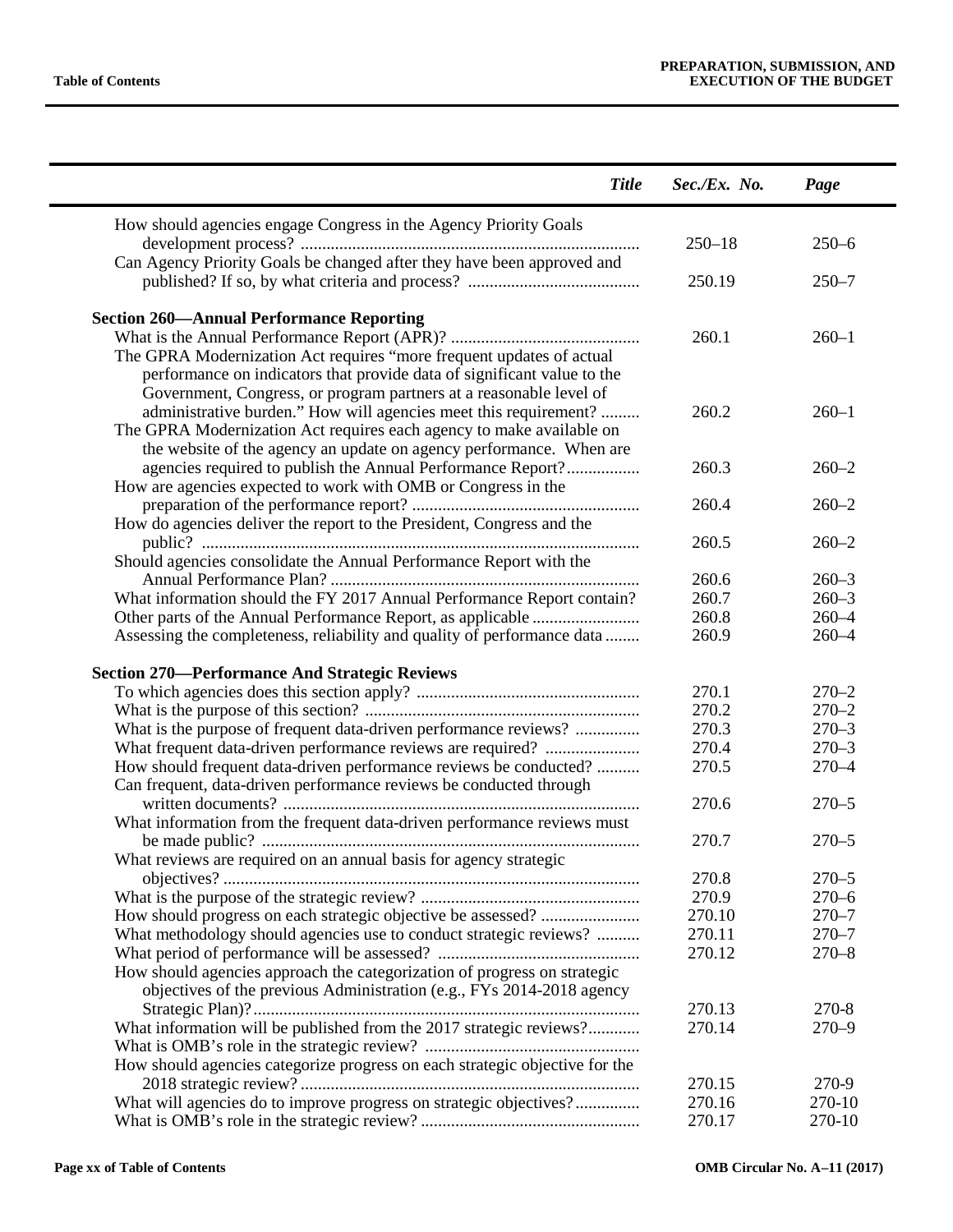| <b>Title</b>                                                                                                                                                                                                               | Sec./Ex. No. | Page      |
|----------------------------------------------------------------------------------------------------------------------------------------------------------------------------------------------------------------------------|--------------|-----------|
| What information will be submitted to OMB for the 2018 strategic review?                                                                                                                                                   | 270.18       | 270-11    |
| What information will be published from the 2018 strategic reviews?<br>Because of their outcome-oriented nature, strategic objectives may be                                                                               | 270.19       | 270-11    |
| affected by factors beyond the agency's control. What are agencies held                                                                                                                                                    |              |           |
| What actions will be taken by the agency and OMB if a particular<br>performance goal was not met? What actions will be taken by the<br>agency and OMB if a particular strategic objective faces significant                | 270.20       | 270-11    |
| What if there is not enough information to determine how the agency is<br>progressing on a particular objective, or if the evidence available is<br>inconsistent, making it difficult to draw a conclusion about progress? | 270.21       | 270-12    |
|                                                                                                                                                                                                                            | 270.22       | 270-12    |
| In what kind of circumstances can agencies change a strategic objective in<br>between the strategic plan updates every four years?                                                                                         | 270.23       | 270-13    |
| How will agency and OMB track progress on a strategic objective that was<br>changed in between strategic plan updates every four years?                                                                                    | 270.24       | 270-14    |
|                                                                                                                                                                                                                            | 270.25       | 270-14    |
|                                                                                                                                                                                                                            | 270.26       | 270-14    |
|                                                                                                                                                                                                                            | 270.27       | 270-15    |
| What other guidance does OMB provide agencies regarding risk                                                                                                                                                               | 270.28       | 270-15    |
|                                                                                                                                                                                                                            | 270.27       | 270-16    |
| <b>Section 280-Federal Program Inventory</b>                                                                                                                                                                               |              |           |
|                                                                                                                                                                                                                            | 280.1        | $280 - 1$ |
|                                                                                                                                                                                                                            | 280.2        | $280 - 1$ |
| For the purposes of the Federal Program Inventory, what is a program?                                                                                                                                                      | 280.3        | $280 - 1$ |
| Must all components within an agency use the same approach?                                                                                                                                                                | 280.4        | $280 - 2$ |
|                                                                                                                                                                                                                            | 280.5        | $280 - 3$ |
| How should we address administrative functions or salaries & expenses?                                                                                                                                                     | 280.6        | $280 - 3$ |
|                                                                                                                                                                                                                            | 280.7        | $280 - 3$ |
|                                                                                                                                                                                                                            | 280.8        | 280-3     |
| What if our programs are already captured in the Catalog of Federal                                                                                                                                                        |              |           |
|                                                                                                                                                                                                                            | 280.9        | 280-4     |
| <b>Section 290—Elimination of Unnecessary Agency Plans and Reports</b>                                                                                                                                                     |              |           |
| What does the GPRA Modernization Act require with regard to the                                                                                                                                                            |              |           |
| elimination of unnecessary agency reporting on unnecessary reports to                                                                                                                                                      |              |           |
|                                                                                                                                                                                                                            | 290.1        | $290 - 1$ |
| What information must agencies provide to OMB, if the agency has                                                                                                                                                           |              |           |
|                                                                                                                                                                                                                            | 290.2        | $290 - 1$ |
|                                                                                                                                                                                                                            | 290.3        | $290 - 2$ |
|                                                                                                                                                                                                                            | 290.4        | $290 - 2$ |
| What if our agency has few congressional reporting requirements or no new                                                                                                                                                  |              |           |
| proposals since the last time we submitted information to OMB?                                                                                                                                                             | 290.5        | $290 - 3$ |
|                                                                                                                                                                                                                            | 290.6        | $290 - 3$ |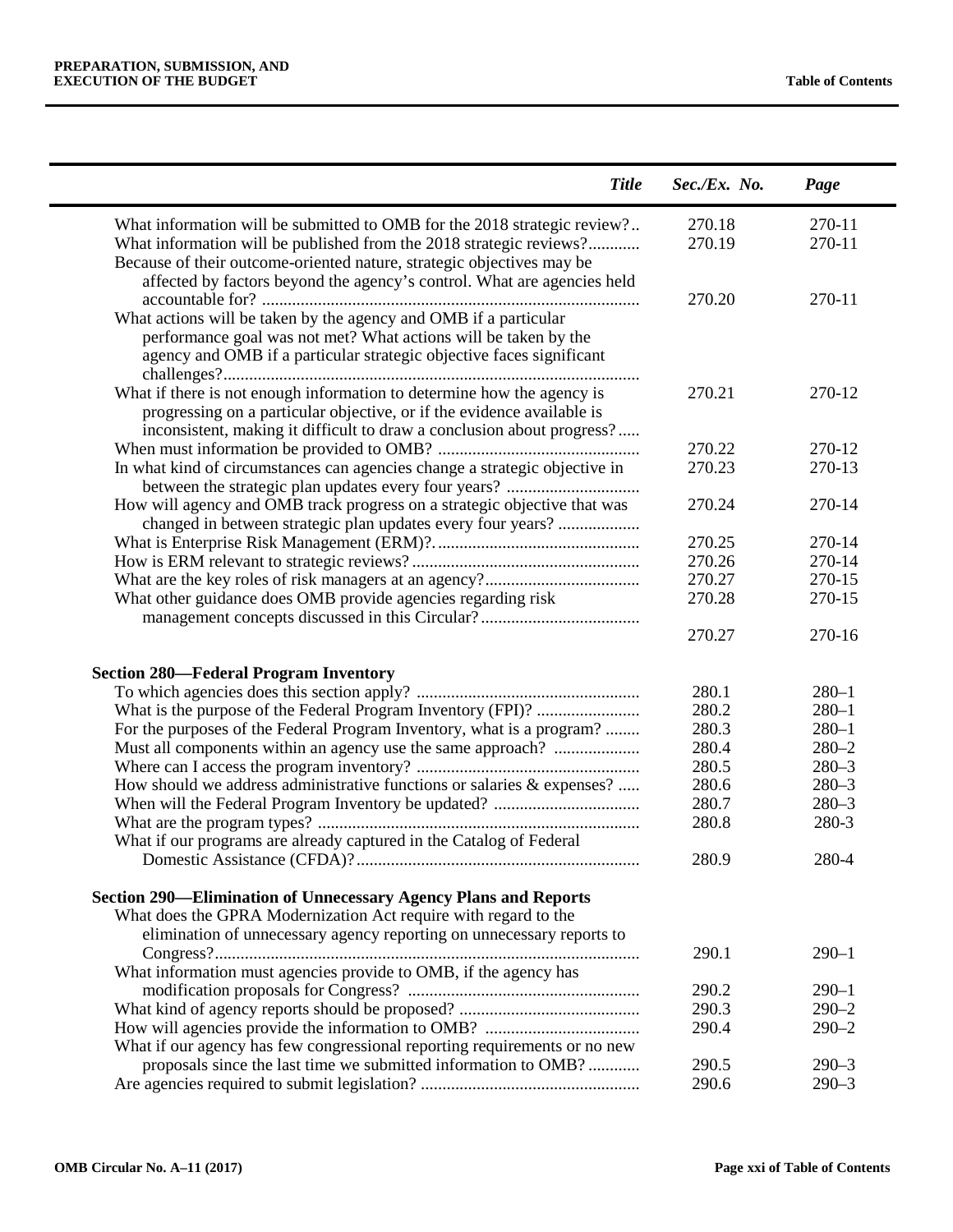| <b>Title</b>                                                                                                                                                                                                     | $Sec./Ex.$ No.                                                                                               | Page                                                                                                                                       |
|------------------------------------------------------------------------------------------------------------------------------------------------------------------------------------------------------------------|--------------------------------------------------------------------------------------------------------------|--------------------------------------------------------------------------------------------------------------------------------------------|
| <b>PART 7-APPENDICES</b>                                                                                                                                                                                         |                                                                                                              |                                                                                                                                            |
| Budgetary Treatment of Lease-Purchases and Leases of Capital Assets<br>Crosswalk Between Antideficiency Act and Title 31 of the U.S. Code<br>Selected OMB Guidance and Other References Regarding Capital Assets | Appendix A<br>Appendix B<br>Appendix C<br>Appendix F<br>Appendix G<br>Appendix H<br>Appendix J<br>Appendix K | Appendix $A-1$<br>Appendix $B-1$<br>Appendix $C-1$<br>Appendix $F-1$<br>Appendix $G-1$<br>Appendix H-1<br>Appendix $J-1$<br>Appendix $K-1$ |
|                                                                                                                                                                                                                  |                                                                                                              |                                                                                                                                            |
| <b>INDEX</b>                                                                                                                                                                                                     |                                                                                                              | Index $-$                                                                                                                                  |